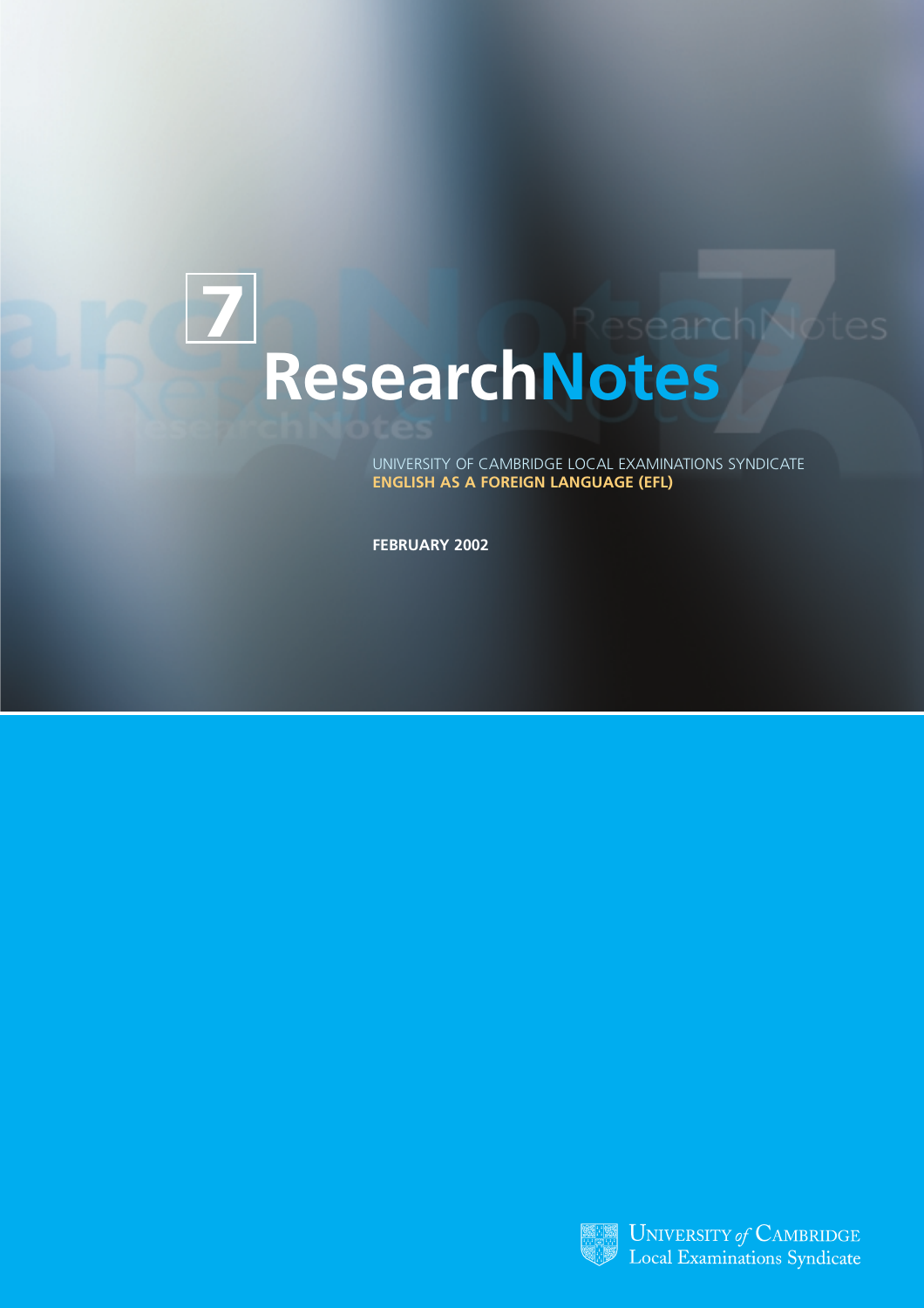# **ResearchNotes**

# Editorial Notes

Welcome to Issue 7 of *Research Notes*.

This is our first issue to carry a special focus. On this occasion we turn the spotlight on our suite of tests for children – the Cambridge Young Learners English (YLE) Tests, introduced in 1997 and now among our most popular tests. Lynda Taylor and Nick Saville describe the development of the tests from the early 1990s and discuss their nature and role in the context of children's language learning. A follow-up article reports on the analysis of YLE candidate performance carried out by the Research and Validation Group for 2000. Fiona Ball and Juliet Wilson describe work on a number of key research projects related specifically to the YLE Speaking Tests, and we also report on the BAAL/CUP seminar on the young language learner research agenda, held at the University of Manchester in June 2001.

In Issue 6 of *Research Notes*, Stuart Shaw outlined a range of issues in the field of assessing second language writing ability. Barry O'Sullivan picks up on this theme as he reports on an experimental study recently commissioned by UCLES using Multi-Faceted Rasch (MFR) to investigate sources of variability in the IELTS General Training Writing module. We also have news of the forthcoming review of the KET/PET examinations.

The issue of fairness continues to attract much attention within the language testing community and the topic is addressed in this issue in relation to two projects. Nick Saville outlines the development of the ALTE Code of Practice (adopted by UCLES EFL and other ALTE members since the early 1990s) and the recent activities of the Code of Practice Working Group; the latest phase of this work was the focus of workshops and discussions at the ALTE Conference in Budapest in November 2001. Professor Antony Kunnan of California State University presented his recently-developed Test Fairness Model at both the ALTE Conference and an internal EFL staff seminar; Ardeshir Geranpayeh summarises the nature and purpose of the model. In addition he reports on the Language Testing Forum held in Nottingham in November 2001 and on the contribution of UCLES staff to this event.

We are also pleased to include in this issue an announcement of the winner of the IELTS MA Dissertation Award for 2001, together with a call for submissions for the 2002 award.

Finally, it is now almost 2 years since we launched *Research Notes* in its current format and we have been pleased with the interest shown in it. For 2002 we plan to increase the number of issues from 3 to 4 (to appear in February, May, August and November). We are always happy to receive feedback from readers and this issue includes a short questionnaire to help us canvas your views. Please complete the questionnaire on page 24 and return it to us by 31 May 2002. We hope to publish the findings in Issue 9 and your responses will be invaluable in helping to inform our decisions about content and format in the future.

# **Editorial Notes 1**

**Contents**

- **Developing English language tests 2 for young learners**
- **Candidate performance in the 5 Young Learners English Tests in 2000**
	- **Research projects related to YLE 8 Speaking Tests**
		- **Other YLE-related news 11**
- **Striving for fairness the ALTE Code 12 of Practice and quality management systems**
- **Investigating variability in a test of 14 second language writing ability**
- **Review of KET and PET Examinations 18**
	- **The UCLES EFL staff seminar programme 19**
	- **BAAL/CUP Seminar report 20**
	- **Studies in Language Testing 21**
	- **IELTS MA dissertation award 2001 22**
	- **IELTS MA dissertation award 2002 23**
		- **Readers' questionnaire 24**

The URL for reading/downloading previous issues of *Research Notes* is: **http://www.cambridge-efl.org/rs\_notes**/ The URL for subscribing to *Research Notes* is: **http://www.cambridge efl.org/rs\_notes/inform.cfm**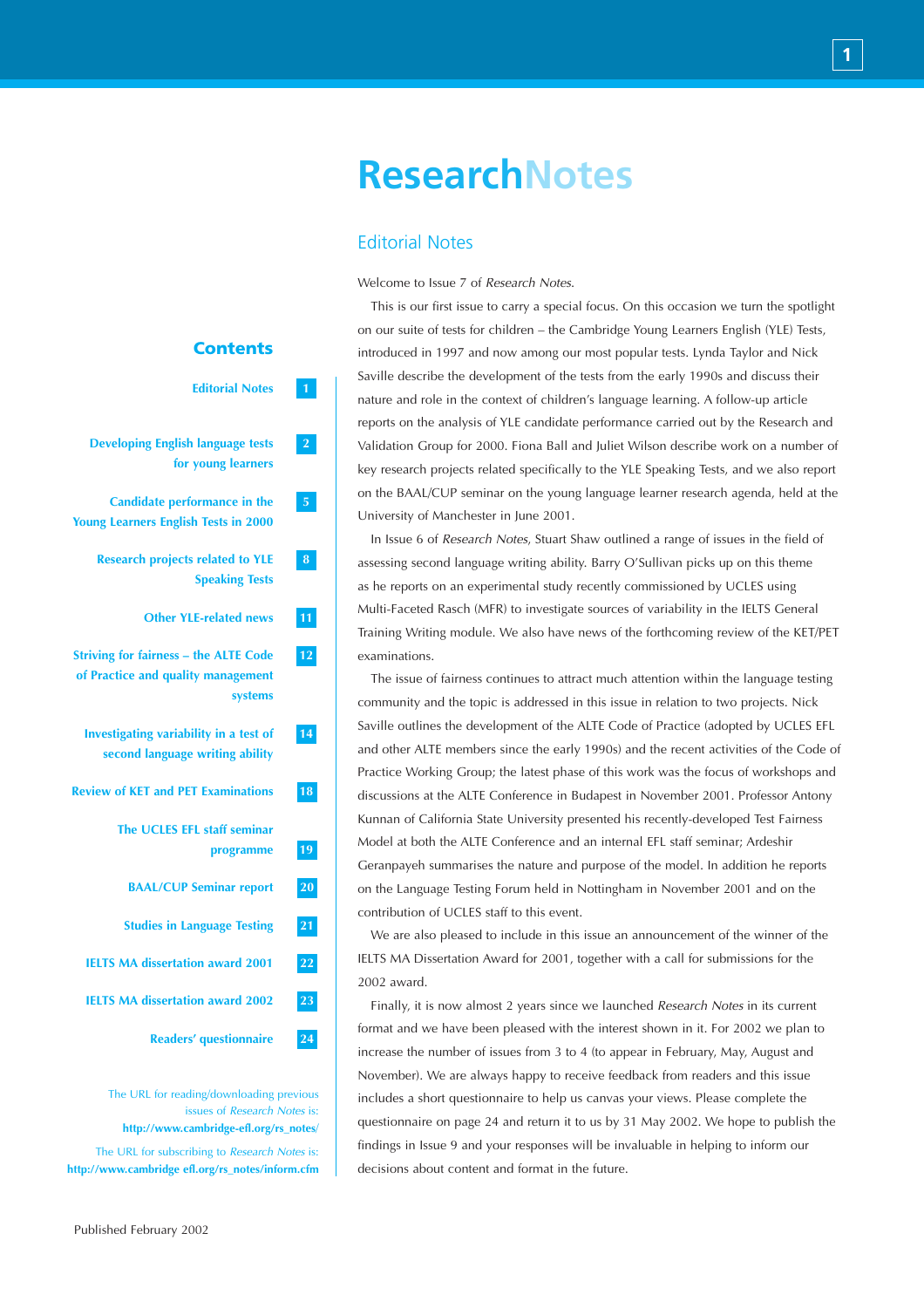# Developing English language tests for young learners

**LYNDA TAYLOR**, SENIOR RESEARCH AND VALIDATION CO-ORDINATOR, UCLES EFL **NICK SAVILLE**, ASSISTANT DIRECTOR, UCLES EFL

# Introduction

The steady increase in the teaching of English to young learners (i.e. approximately 6 to 12 years old) has led to a growing demand for various forms of assessment both within the state and the private education sectors. (Useful background articles by Shelagh Rixon on the development and growth of young learner English can be found in *Language Teaching*, 25/2, 1992, and in *Modern English Teacher*, 9/4, 2000.) In turn this growth has led to a debate within the language teaching and testing community on the issues associated with assessing children's second/foreign language skills (see the special issue in April 2000 of *Language Testing* on *Assessing Young Language Learners*, Volume 17/2). The debate has centred upon a number of key questions, e.g.

- what are appropriate approaches for assessing children?
- is it a good thing to have formal language tests for children?
- what is the relationship between testing and the classroom?
- how does assessment influence children's motivation and future learning?

Decisions made at national level in the state sector often have an influence on private schools providing "after school" support; they may perceive a need for external examinations (with certification) to provide grade objectives and evidence of progress for students. It is this kind of interaction between the state and private sectors that has given rise to the request for tests and examinations provided by external bodies. For an international examination board such as UCLES, already well-known for its range of highquality EFL examinations for adults and teenagers, the key questions referred to above can be summarised as follows:

*Is it possible to create an international English language test for children that makes an accurate and fair assessment and has a positive impact on a child's future language learning?* 

In responding to requests for young learner tests or certification, the starting point is the same as for any other test; the test developer must adopt a principled approach which allows the major considerations and constraints that are specific to the testing context to be taken into account during the development process.

In her recent book *Teaching English to Young Learners* (2000), Lynne Cameron includes a chapter on assessment and language learning. She begins by acknowledging the social and classroom realities of language assessment, and then goes on to suggest several key principles for assessing children's language learning:

- assessment should be seen from a learning-centred perspective
- assessment should support learning and teaching
- assessment should be congruent with learning
- children and parents should understand assessment issues
- assessment is more than testing

It was consideration of key principles such as these which informed the development of UCLES international tests for young learners of English at three levels – Cambridge *Starters, Movers and Flyers*. Development work began in 1993 and the tests were introduced in May 1997; by the end of 2001 the worldwide candidature had reached nearly 200,000, with large numbers of candidates in countries such as China, Spain, Argentina and Italy. This article charts the development of the Cambridge YLE tests and situates them and their role within the wider context of what we currently understand about children's language learning.

### What makes a test "useful"?

Previous articles in *Research Notes* have described the general test development principles and practice adopted by UCLES EFL (see Issues 3 and 4) and have highlighted the notion of *utility* or *usefulness*, a concept which is well established in the testing literature (Messick, 1988, 1989; Bachman and Palmer, 1996). Underlying this concept is the view that a test should perform a *useful* function within an educational and social context through having an appropriate balance of essential test qualities. This means that the test must be *valid* in terms of the constructs represented and content covered. It must be *reliable* in that the results produced should be accurate/consistent and as free as possible from errors of measurement. It must be *practical* in terms of the demands it makes on the resources of the test developer, administrator and test taker. Finally, the test should be designed to have a *positive impact* on individuals, classroom practice and society in general (see previous articles on impact in *Research Notes*, Issues 2 and 6). In short, the usefulness of any test is achieved by obtaining a balance between these four qualities in relation to specifically defined testing contexts.

# What are the implications in designing tests for young learners?

If tests for young learners are to be useful, then we might expect them to have certain features. For example, they should:

- take account of children's cognitive and social development
- be consistent with good practice in primary school teaching (materials and methodology)
- support language use with clear contexts and accessible tasks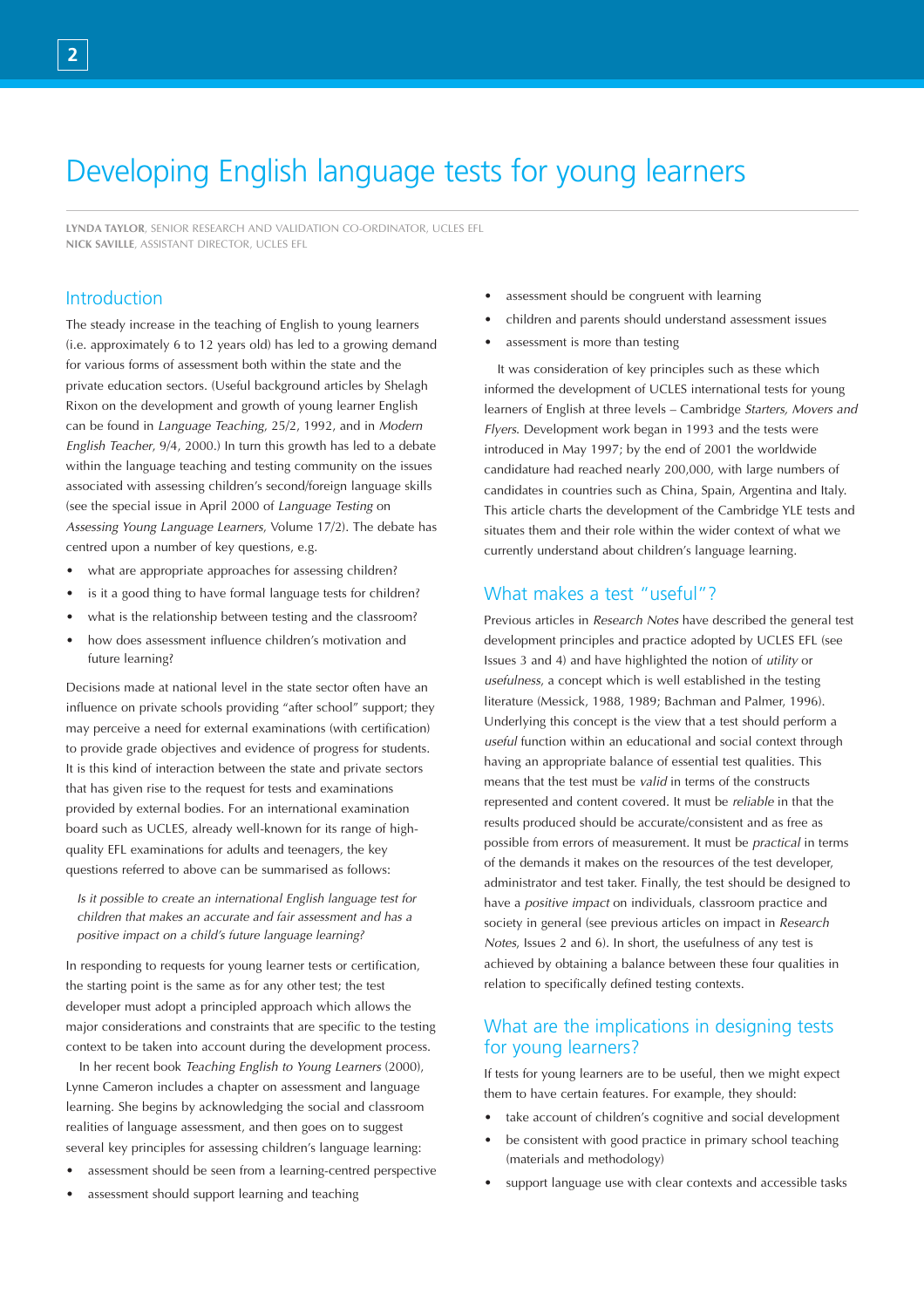- avoid any deficit model description of the children's language development (i.e. the concept of failure)
- be relevant and look interesting (e.g. by making use of colour and graphics)
- report meaningful results in order to encourage further learning.

The test features listed above reflect the principles suggested by Cameron (2000) for assessment in general, and each one has implications for the relative weighting assigned to the four main test qualities previously mentioned – validity, reliability, practicality and impact. Clearly, positive impact is a primary consideration in creating tests for young learners and will be largely achieved by emphasising validity (especially content validity) and practicality. It is the specific characteristics of children as language learners and test takers which tend to make young learners' tests a controversial issue, so careful account must be taken of children's sociocognitive skills, as well as of pedagogic aspects related to the skills to be tested and the types of materials/tasks to be included in the test. The views of those who are currently engaged in teaching children and the materials and methods that they employ must also be noted. Although reliability cannot be ignored if the test is to function usefully, it is likely to be less heavily weighted than it might be in a test designed for older language learners.

### How were the Cambridge Young Learners Tests developed?

The Cambridge Young Learners English Tests (YLE) were designed to cover three key levels of assessment: *Starters, Movers and Flyers*. Taken together the three tests aimed to build a bridge from beginner to Waystage level, and to achieve the following:

- sample relevant and meaningful language use
- measure accurately and fairly
- promote effective learning and teaching
- encourage future learning and teaching
- present a positive first impression of international tests

The planning phase of the YLE development project involved extensive research and consultation. Since relatively little research had been carried out into the assessment of second language learning in children, a review of the available literature focused on work done in three related fields: children's socio-psychological and cognitive development; second language teaching and learning; and second language assessment. The literature on child social and cognitive development was surveyed in some depth (Elliott, 1995; Hughes and Green, 1994) and this helped to inform the choice and treatment of topics and tasks for children of different ages. Research has shown that children perform best on simple, clearly-focused tasks based within their immediate experience; instructions must be easily understood and should not require extensive processing or memory load. Tasks involving scanning, for example, were rejected since children only demonstrate search and stop strategies around age 11. Creating a

low-anxiety situation, free from risk of confusion or fear of failure, was regarded as a priority.

It is widely recognised that children are motivated by and perform best on tasks which directly reflect their own experiences of teaching/learning, i.e. test tasks must take account of the organisation and presentation of knowledge familiar through course materials and classroom activities. For this reason, a wide range of coursebooks and teaching materials used in primary language classrooms throughout the world was reviewed; this helped to identify the main content areas (topic, vocabulary, etc.) which frequently occur in primary syllabuses; it also highlighted the importance of presenting material in a lively and attractive manner, taking into account the age and background of the intended candidates. Another important aspect of the project was collaboration with staff at Homerton College (Cambridge University's teacher training college) who were developing a multimedia, CD-ROM based resource for young learners. The UCLES YLE test development team was able to draw on the research conducted by Homerton and their experience of working with primary age children.

Draft specifications and sample materials were drawn up in the design phase of the project. The Cambridge YLE Tests include coverage of all four skills – speaking, listening, reading and writing; greater emphasis is given to oral/aural skills because of the primacy of spoken language over written language among children; in addition, any writing activity is largely at the word/phrase (enabling skills) level since young children have generally not yet developed the imaginative and organisational skills needed to produce extended writing. The test specifications are "topic-led" (like many popular course books for young learners today) and, given the international nature of the tests, they aim as far as possible to avoid cultural bias; they also set out the notions, structures, lexis and tasks on which all the tests are based and these are graded across the three levels. For convenient reference, language is broken down into various categories; this also provides a checklist for test writing to ensure equivalence between different test versions. Test formats include frequent changes of activity or task-type and use tasks which are brief and 'active' or 'game-like', e.g. colouring activities. Tasks focus on meaning rather than form and are intended to test the meaningful use of language in clear, relevant, accessible contexts; they are based on the kinds of taskbased communicative activity, often interactive in nature, which are already used in many primary classrooms around the world. A guiding principle for the project has been a desire to close the distance between children's experiences of learning and testing. Considerable care was taken to reflect the language covered in a wide survey of primary English courses and materials.

Versions of the tests were trialled in 1995/6 with over 3000 children in Europe, South America and South East Asia. The results of these trials, including feedback from teachers and and statistical analysis of the children's answers, were used to construct the live test versions. In particular, trialling and feedback from potential users confirmed that question papers should be in colour.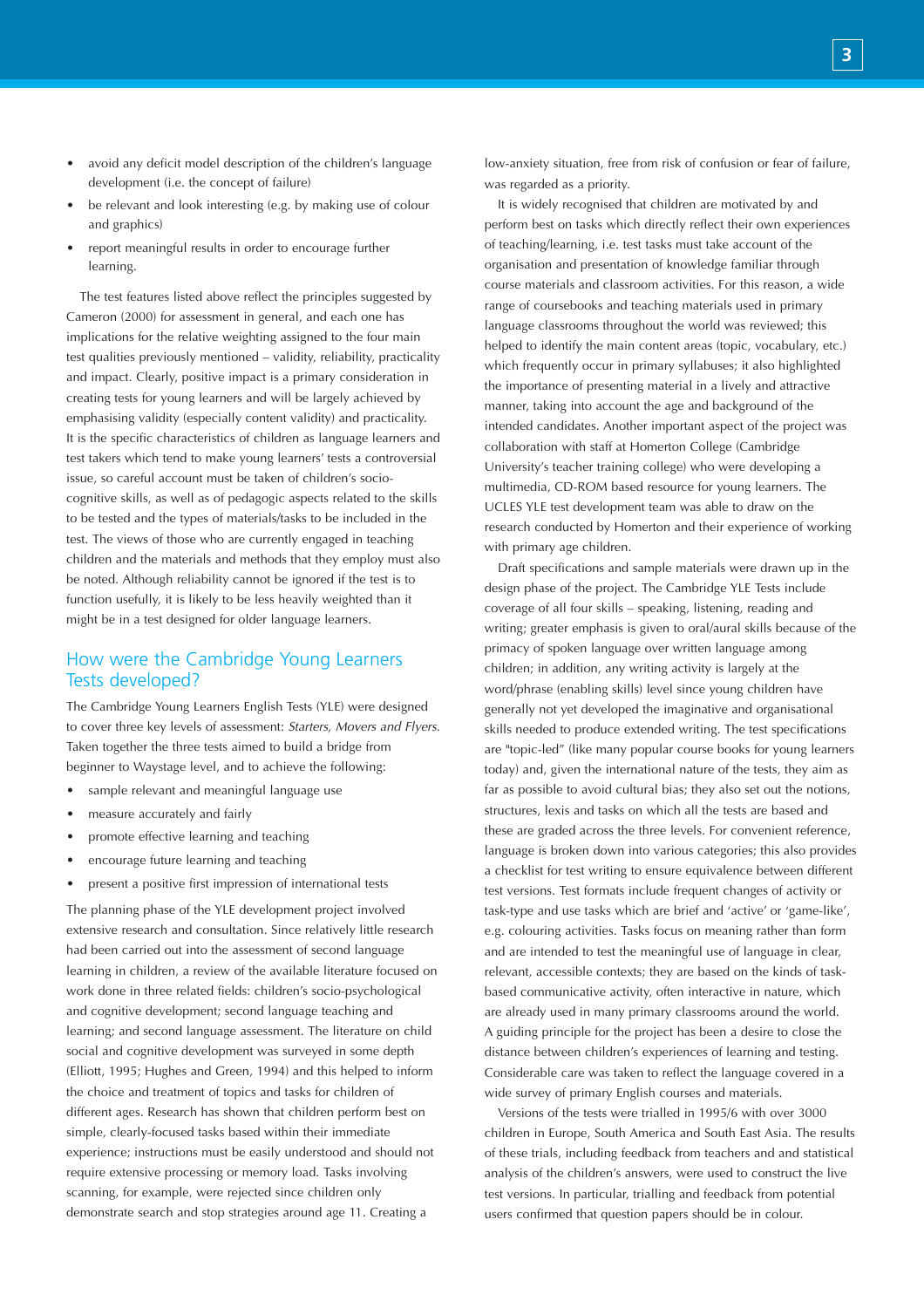The table below indicates the common characteristics and variations across the three test levels.

|                                                                           | Overall<br>length |                                                                   | No of<br>tasks/parts                  | No of<br>items |
|---------------------------------------------------------------------------|-------------------|-------------------------------------------------------------------|---------------------------------------|----------------|
| <b>Cambridge Starters</b><br>Listening<br>Reading and Writing<br>Speaking | Total             | Approx 20 minutes<br>20 minutes<br>Approx 5 minutes<br>45 minutes | $\overline{4}$<br>5<br>$\overline{2}$ | 20<br>25       |
| <b>Cambridge Movers</b><br>Listening<br>Reading and Writing<br>Speaking   | Total             | Approx 25 minutes<br>30 minutes<br>Approx 7 minutes<br>62 minutes | 5<br>6<br>$\overline{2}$              | 25<br>40       |
| <b>Cambridge Flyers</b><br>Listening<br>Reading and Writing<br>Speaking   | Total             | Approx 20 minutes<br>40 minutes<br>Approx 9 minutes<br>69 minutes | 5<br>7<br>$\overline{2}$              | 25<br>50       |

The specifications provide a testing syllabus, i.e. a helpful description of the test format, tasks and sample items. It is important that children in this age range should know what to expect when they sit down to take the test, or the unfamiliarity could cause anxiety. This does not mean, however, that a teacher preparing children for Cambridge YLE Tests should concentrate on teaching a list of structures or vocabulary. Apart from familiarising the children with the test format, teachers can continue their normal teaching programmes and concentrate on learning through a focus on meaning and context.

Most of the design and development work reported so far has related to issues of validity and impact; however, as noted above, issues of practicality and reliability were also important. For example, schools need to be able to enter children when the children are ready to take the test. This could be at any time in the year, so instead of a fixed timetable of administration a flexible system is available which fits in with different regional requirements; approved Cambridge Centres can order versions of the test by arrangement with UCLES. This means that the tests can be taken in familiar surroundings in a child's school and can be administered to fit in with local conditions (e.g. school terms, holiday periods). The face-to-face speaking component is marked on-site by a specially trained and standardised oral examiner, while test booklets for the Reading/Writing and Listening components are marked in Cambridge by trained markers. Results are issued as soon as possible, normally within about two weeks of receipt of the scripts by UCLES. The reporting of results is designed to provide positive encouragement to the learners: all candidates



receive an award (see above) which focuses on what they can do (rather than what they can't do), and gives every child credit for having taken part in the test.

The Cambridge YLE tests became operational in May 1997 and monitoring and evaluation activities, which are essential for test validation, have continued routinely since then. Given the importance of assessing test impact in the case of tests for young learners, the process of consultation with test users has been a priority. For example, questionnaires despatched in 1999 and 2001 gathered largely positive feedback from test users on the content and administration of the tests. This information, together with findings from internal studies of the tests' performance (see article on page 5), feeds into the ongoing process of evaluation and review. A formal review of the YLE tests is about to begin, which may well lead to minor changes in the test at a later stage. Other articles in this issue describe some of the ongoing research and validation projects relating to the YLE tests (see pages 8 and 11).

### Conclusion

Specialists in the field of young learner English have sometimes expressed reservations about the role of language tests for children (Cameron, 2000; Rixon, 1992); they nevertheless accept the social reality of this form of assessment in today's world and, more importantly, they acknowledge that testing can have positive effects, e.g. the process and outcomes can motivate learners and support further learning. Lynne Cameron also reminds us that assessment practices carry messages for children about what parents and teachers (and perhaps wider society) consider important in language learning and in life. She ends her chapter on assessment as follows: "For young children, what matters is a solid base in spoken language, confidence and enjoyment in working with the spoken and written language, and a good foundation in learning skills. We should be searching out assessment practices that will reinforce the value of these to learners and to their parents." (240)

This article has described how, in developing the YLE tests, UCLES EFL sought to take account of these factors and to create a suite of international tests for children which convey the right messages to children, their parents and their teachers. We remain committed to giving children a positive experience of testing and to encouraging a positive impact on their future language learning.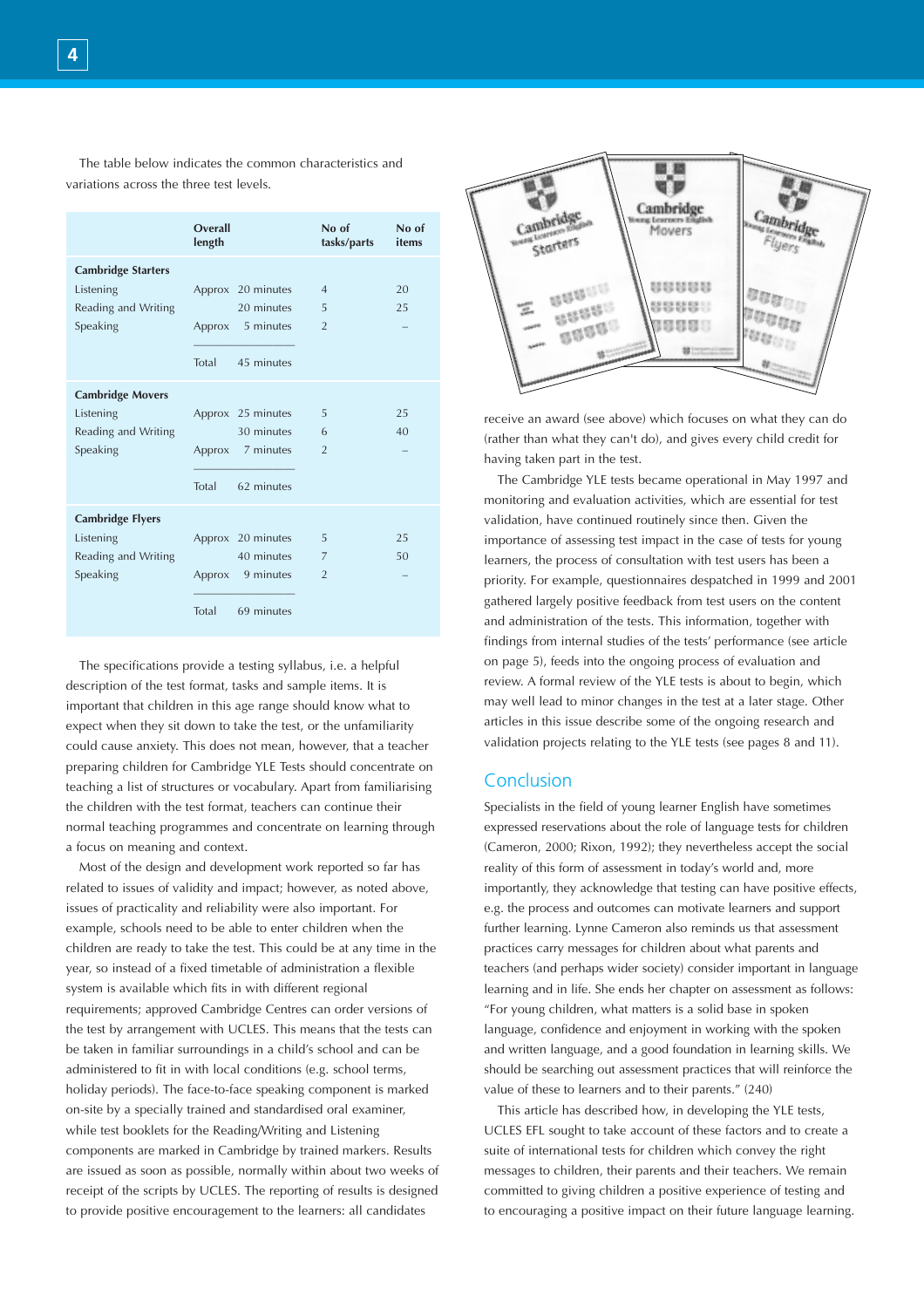# Further information:

A Handbook for teachers (containing the specifications for *Starters, Movers* and *Flyers*) and a Sample Papers booklet (in colour) can be ordered direct from UCLES or downloaded from the UCLES EFL website: www.cambridge-efl.org. A short information video for use by teachers and parents is also available, as well as an annual Examination Report. For information on presentations and seminars about the Cambridge YLE tests please email: eflseminars@ucles.org.uk

#### **References and further reading**

- Alderson, J C and Banerjee, J (2001): State of the Art Review Language testing and assessment (Part 1), *Language Teaching*, 34/4, 213–236.
- Bachman, L F and Palmer, A (1996): *Language Testing in Practice*, Oxford: Oxford University Press
- Cameron, L (2000): *Teaching English to Young Learners*, Cambridge: Cambridge University Press
- Elliott, M (1995): *Developmental cognitive-psycholinguistics and cognitive determinants in linguistic performance among young L1 and L2 language learners (7 to 14 years)*, Internal report by the EFL Validation Group, UCLES
- Hughes, S and Green, A (1994): *A review of research on first and second language skills among school age children (8–14 years)*, Internal report by the Cognitive Psychometrics Section of the Research and Evaluation Division, UCLES
- Messick, S A (1988): The once and future issue of validity: Assessing the meaning and consequences of measurement. In H Wainer and H I Braun (eds): *Test Validity*, Hillsdale, NJ: Erlbaum
- Messick, S A (1989): Validity. In R L Linn (ed) *Educational Measurement*, third edition, New York: Macmillan
- Moon, J (2000): *Children Learning English*, Oxford: Heinemann Macmillan
- Rea-Dickins, P (2000): Special issue of *Language Testing: Assessing Young Language Learners*, 17/2
- Rixon, S (1992): State of the art article: English and other languages for younger children – practice and theory in a rapidly changing world, *Language Teaching*, 25/2, 73–93
- Rixon, S (1999): *Young Learners of English some research perspectives*, Harlow: Longman
- Rixon, S (2000): Young Learners of English background and issues, *Modern English Teacher*, 9/4, 5–10

#### **IATEFL Young Learners Special Interest Group (SIG)**

Membership is open to members of IATEFL and brings information on local and international events and conferences, a twice-yearly newsletter and access to the YL SIG email discussion group. Contact address: IATEFL, 3 Kingsdown Chambers, Whitstable, Kent, CT5 2FL, UK.

YL SIG website: www.countryschool.com/younglearners.htm

#### **British Council**

web page with information from the worldwide survey on young learners: www.britcoun.org/english/eyl

# Candidate performance in the Young Learners English Tests in 2000

**HELEN MARSHALL**, VALIDATION OFFICER, UCLES EFL **MIKE GUTTERIDGE**, CONSULTANT, UCLES EFL

UCLES EFL publishes annual reports on many of its examinations; these reports are intended to provide test users with an overview of candidate performance during a given year and to offer guidance on the preparation of candidates. This article provides a summary of the information contained in the recently published report on the Cambridge Young Learners English Tests – *YLE Examination Report 2000*.

The Cambridge YLE Tests were introduced in 1997 (see the article on page 2 for a description of their development); since then they have rapidly established their popularity with teachers, parents and children around the world and in 2000 the tests were taken by 128,000 candidates in 53 different countries.

# Age of test-takers

The tests are aimed at children aged between 7 and 12 (although 13-year-olds in the same class as 12-year-olds who are taking the exam are not excluded). Average ages of candidates at each level in 2000 were as follows:

| <b>Starters</b> | 9.8 years    |
|-----------------|--------------|
| <b>Movers</b>   | $10.9$ years |
| <b>Flyers</b>   | $11.8$ years |

### Marking

For the *Reading and Writing* and *Listening* tests, candidates record their answers on the question papers. These papers are then marked by a team of carefully selected and trained markers, according to a markscheme. Each question on the paper carries equal weight. Results are then issued as soon as possible, normally within two weeks of receipt of the scripts by UCLES.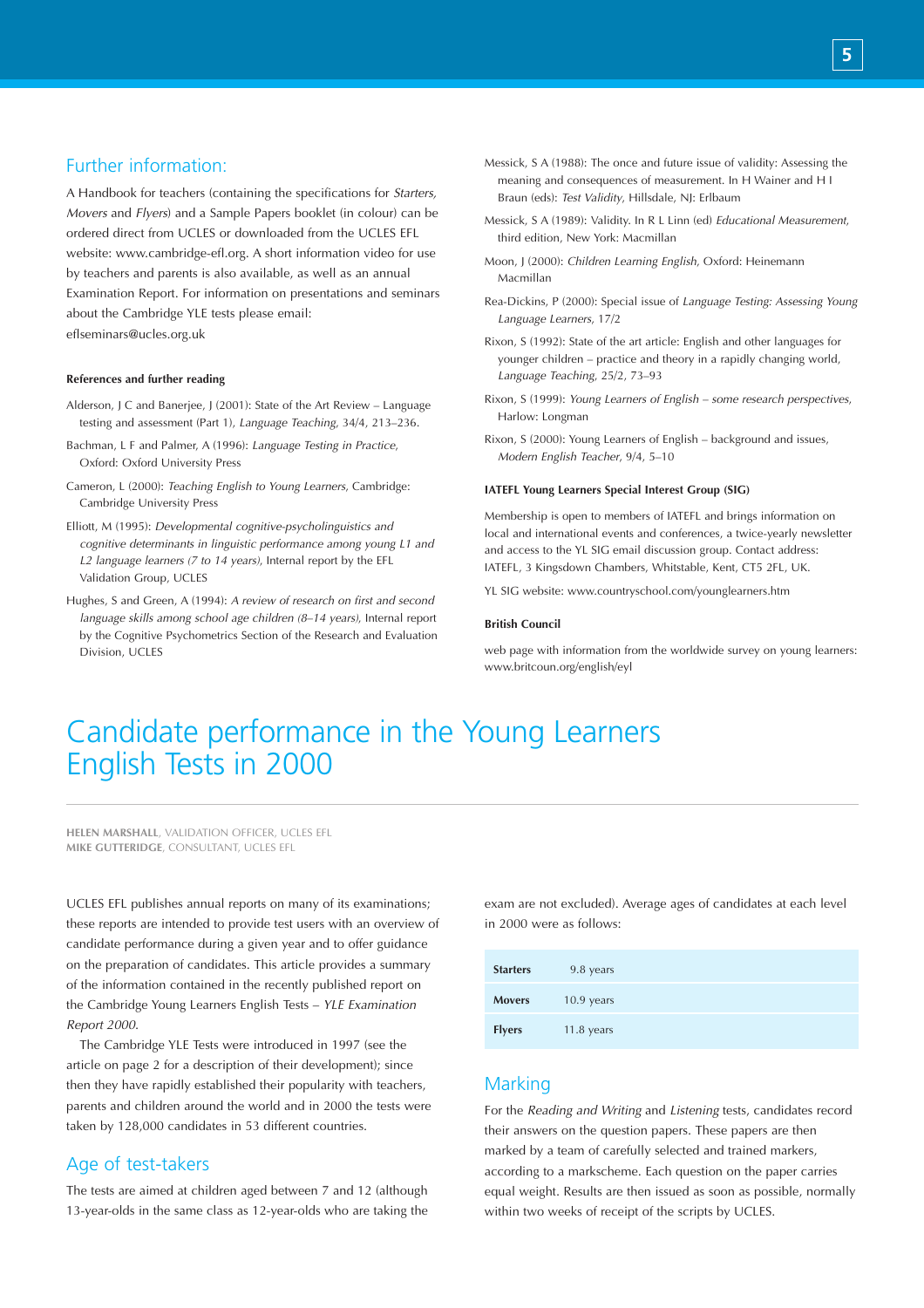For the Speaking tests, test centres make arrangements for oral examining locally, using approved examiners. In selecting people for training as examiners, emphasis is placed on experience of working with children as well as in EFL and all examiners receive special training in the needs of this age group. Examiners conduct the tests on a one-to-one basis and are trained to use encouraging language during the tests.

### Grading

The YLE tests are not pass/fail exams. Candidates are given an 'award' which shows them how well they have done in each of the three components – *Reading and Writing, Listening* and *Speaking*. They can be awarded a maximum of five shields for each paper. Five shields are awarded only to candidates who gain full (or almost full) marks. Overall, the average candidate receives three shields for *Reading and Writing* and *Listening* and four shields for *Speaking*. Provided they attempt all parts of the tests, even the weakest candidate can achieve an award of one shield in each skill, thus gaining a total of three shields.

#### **Average award in shields for all three levels**



During 2000 five test versions were used at each of the three levels – *Starters, Movers* and *Flyers*. The remainder of this article reports in detail on candidate performance in one of these versions – Version 13.

# Candidate Performance in Reading and Writing (Component 1)

**Starters:** The *Starters Reading and Writing* paper was taken by 16,955 candidates. The average award over the year was 3.3 shields.

**Movers:** The *Movers Reading and Writing* paper was taken by 13,543 candidates. The average award over the year was 2.9 shields.

**Flyers:** The *Flyers Reading and Writing* paper was taken by 9,049 candidates. The average award over the year was 3.0 shields.

Percentages of candidates obtaining shields at each level are indicated below.



**Starters: Reading and Writing** - Achievement of Shields, 2000



**Movers: Reading and Writing** - Achievement of Shields, 2000



**Flyers: Reading and Writing** - Achievement of Shields, 2000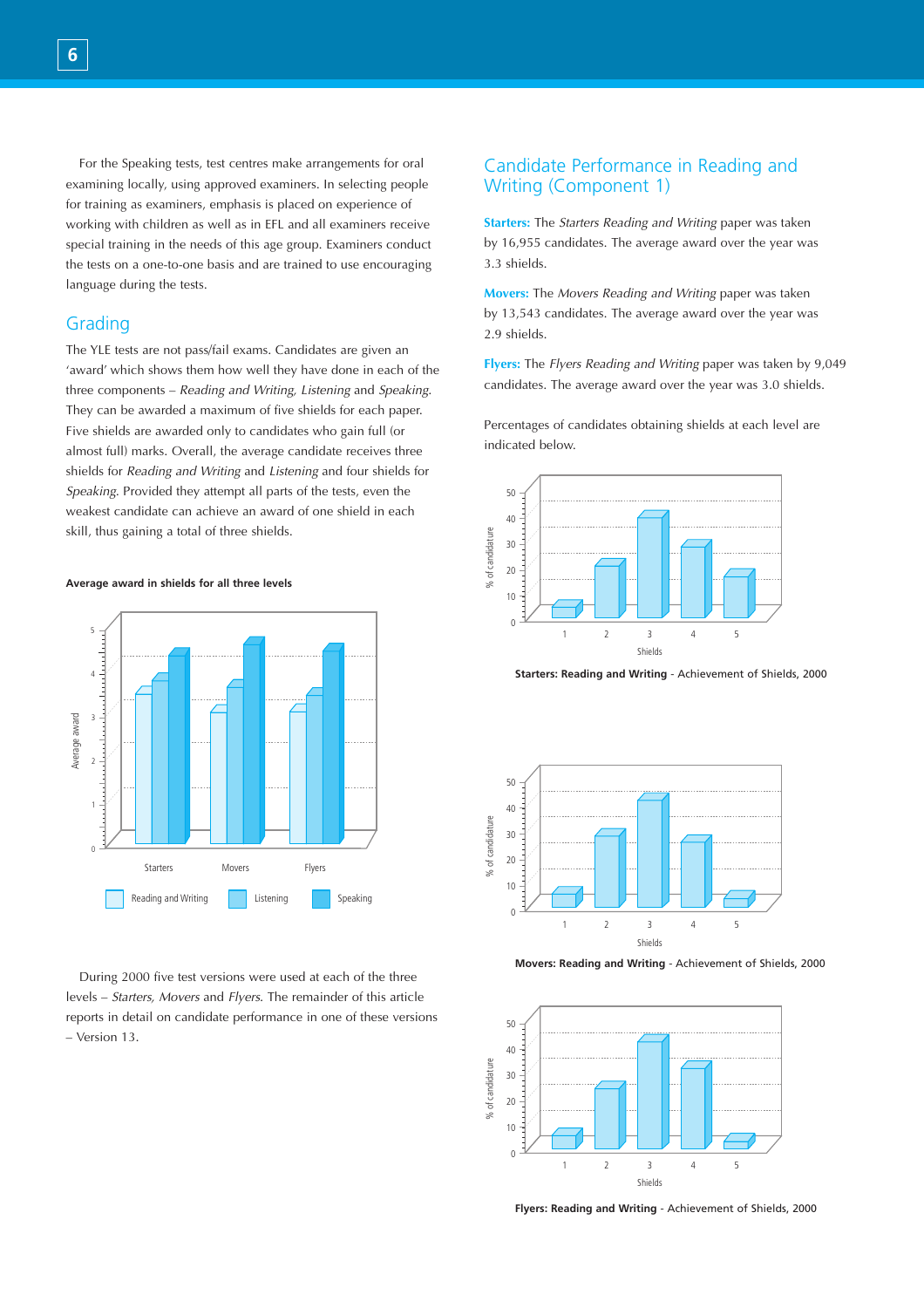# Candidate Performance in Listening (Component 2)

**Starters:** The Starters *Listening* paper was taken by 16,955 candidates. The average award over the year was 3.6 shields.

**Movers:** The Movers *Listening* paper was taken by 13,543 candidates. The average award over the year was 3.45 shields.

**Flyers:** The Flyers *Listening* paper was taken by 9,049 candidates. The average award over the year was 3.3 shields.

Percentages of candidates obtaining shields at each level are indicated below.



**Starters: Listening** - Achievement of Shields, 2000



**Movers: Listening** - Achievement of Shields, 2000



**Flyers: Listening** - Achievement of Shields, 2000

# Candidate Performance in Speaking (Component 3)

**Starters:** The Starters *Speaking* paper was taken by 16,954 candidates. The average award over the year was 4.2 shields.

**Movers:** The Movers *Speaking* paper was taken by 13,543 candidates. The average award over the year was 4.4 shields.

**Flyers:** The Flyers *Speaking* paper was taken by 9,048 candidates. The average award over the year was 4.3 shields.

Percentages of candidates obtaining shields at each level are indicated below.



**Starters: Speaking** - Achievement of Shields, 2000



**Movers: Speaking** - Achievement of Shields, 2000



**Flyers: Speaking** - Achievement of Shields, 2000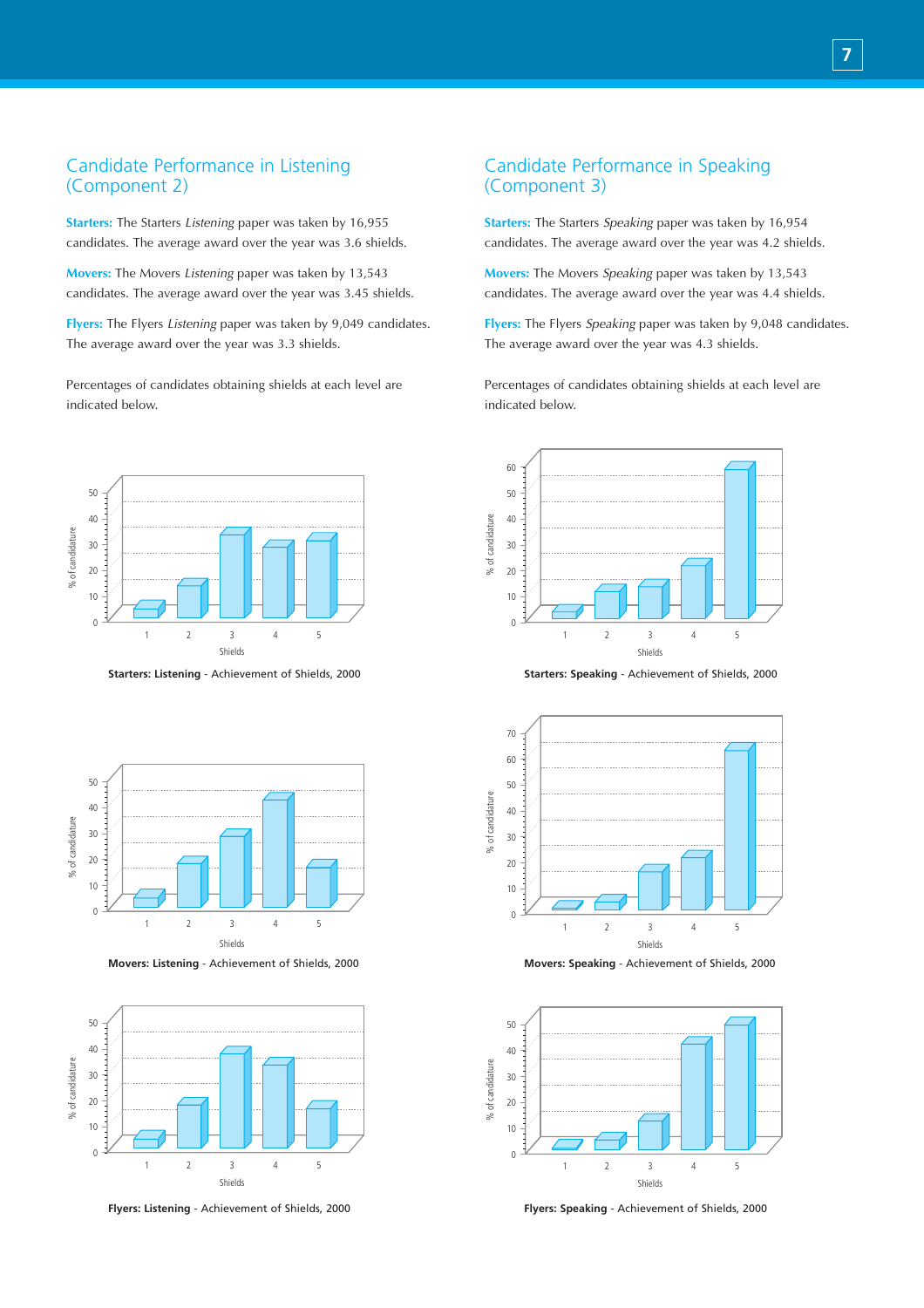### General comments

Overall, candidates performed better on the *Listening* and Speaking components than they did on the *Reading and Writing* component. Performance on the Speaking component was particularly good at all levels and this was the case for all countries where the tests were taken.

Candidate performance varied to a minor extent from country to country. The full YLE Examination Report gives the average performance for candidates from some of the main countries where the tests were taken in 2000.

Copies of the full *YLE Examination Report 2000* upon which this article is based are available free of charge from the UCLES EFL web-site (www.cambridge-efl.org.uk) or at a charge of £2.50 from:

UCLES Publications Unit 1 Hills Road Cambridge CB1 2EU UK Tel: +44 1223 553930 Fax: +44 1223 460278

# Research projects relating to YLE Speaking Tests

**FIONA BALL**, VALIDATION OFFICER, UCLES EFL, **JULIET WILSON**, YLE SUBJECT OFFICER, UCLES EFL

### **Overview**

This article focuses on the Speaking component of the YLE tests and describes some of the research projects that UCLES EFL is currently involved in. A description of how Speaking Tests are stored and analysed is provided and future avenues of research in this area are outlined.

# The YLE Speaking Tests

Like the other Cambridge EFL examinations, the Speaking component of the YLE tests is a face-to-face test with a trained examiner, involving a range of tasks and test material designed to elicit a rich enough sample of language for assessment purposes. But unlike most of the other Cambridge tests, the YLE Speaking Test is conducted by one examiner with one candidate. This 'singleton' format was adopted because children of this age range may not display the interactive communicative functions e.g. turn-taking, which the collaborative element in the other Cambridge Speaking Tests focuses on. The examiner might therefore find it difficult to elicit an adequate sample of language from each candidate. It was also considered preferable to only have one examiner as it might be anxiety-inducing for the children to be in the test room with two unknown adults.

Obviously the impact of this 1:1 format on the examiner is quite significant. The examiner not only has to deliver the interlocutor frame, but also has to participate in the tasks with the child, as well as provide an accurate assessment. This is a challenging role for the examiner.

The following tables outline the Speaking Test tasks at the three YLE levels.

#### **Starters**

|                | <b>Part Main Skill Focus</b>                                                   | Input                                       | <b>Response</b>                                     |
|----------------|--------------------------------------------------------------------------------|---------------------------------------------|-----------------------------------------------------|
| 1              | Listening and responding to<br>spoken instructions (lexis)                     | Scene card                                  | Point to items<br>on Scene card                     |
| $\overline{2}$ | Listening and responding to<br>spoken instructions (lexis and<br>prepositions) | Scene card and<br>object cards              | Identify object<br>cards and place<br>on scene card |
| 3              | Listening and responding to<br>simple picture-based questions                  | Scene card                                  | 1-word<br>answers                                   |
| 4              | Listening and responding to<br>questions                                       | Object cards<br>and Examiner's<br>questions | 1-word<br>answers                                   |
| 5              | Listening and responding to<br>personalised questions                          | Examiner's<br>questions                     | 1 word<br>answers/<br>short phrases                 |

#### **Movers**

| Part           | <b>Main Skill Focus</b>                                      | Input                   | <b>Response</b>                                                  |
|----------------|--------------------------------------------------------------|-------------------------|------------------------------------------------------------------|
| 1              | Identifying and describing<br>differences between 2 pictures | 2 pictures              | Words/<br>short phrases                                          |
| $\overline{2}$ | Narrating a story                                            | 4-picture story         | Extended<br>narrative                                            |
| 3              | Identifying 'odd one out' and<br>explaining                  | Picture sets            | Words/phrases                                                    |
| 4              | Listening and responding to<br>personalised questions        | Examiner's<br>questions | Answer<br>personalised<br>questions<br>(words/short)<br>phrases) |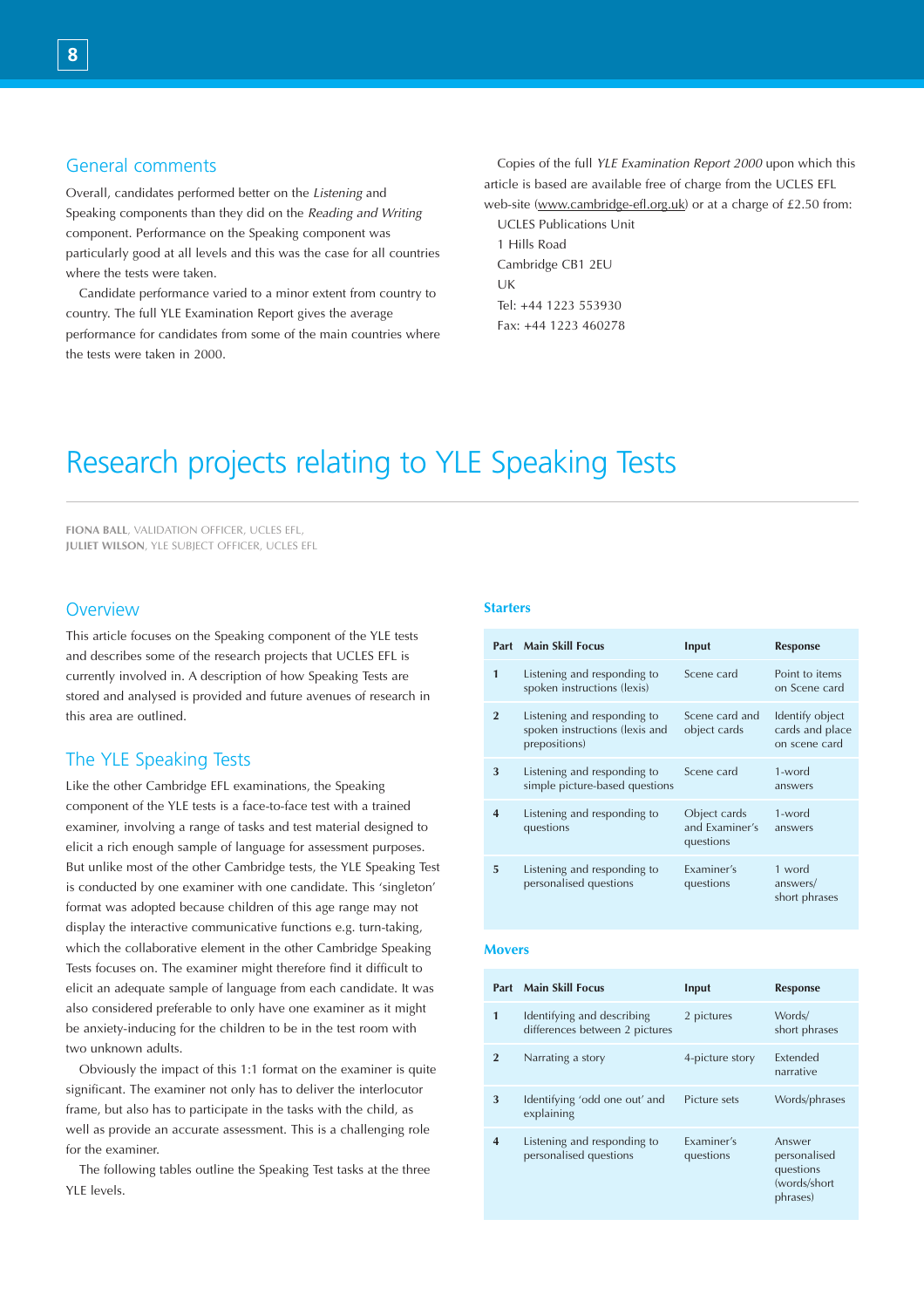#### **Flyers**

|                  | <b>Part Main Skill Focus</b>                                                 | Input                                  | <b>Response</b>                                                             |
|------------------|------------------------------------------------------------------------------|----------------------------------------|-----------------------------------------------------------------------------|
| 1                | Listening to statements and<br>describing differences in<br>pictures         | Picture and<br>Examiner's<br>questions | Words/short<br>statements<br>phrases                                        |
| $\overline{2}$   | Speaking (question forming)<br>Reading for specific information<br>Listening | Cue cards                              | Read<br>appropriate<br>answers<br>from cue cards.<br>Formulate<br>questions |
| 3                | Narrating a story                                                            | 5-picture story                        | Extended<br>narrative                                                       |
| $\boldsymbol{4}$ | Listening and responding to<br>personalised questions                        | Examiner's<br>questions                | Answering<br>personalised<br>questions<br>(words/short<br>phrases)          |

# A research agenda for YLE

UCLES EFL's current research agenda includes the following areas relevant to the YLE Speaking Tests:

- Developing a corpus (electronic database) of Speaking Tests
- Qualitative analyses through transcriptions and checklists
- Rating scale development and validation
- Revision processes

The specific research projects related to the YLE Speaking Tests are detailed below.

# Building a corpus of Young Learner Speaking Test performances

This project involves collecting a representative sample of YLE Speaking Tests from all over the world and developing these into a corpus which can be analysed in various ways. YLE Speaking Tests are currently being audio-recorded and transcribed, so that both sound and text versions are available for analysis. The resulting corpus of Starters, Movers and Flyers Speaking Tests will be linked to a database of information about the candidates which will be searchable by a range of variables including the age or first language of the candidate or the marks awarded. It is envisaged that the corpus will enable researchers to listen to the original Speaking Test and read a written interpretation of events at the same time, therefore providing two different ways of understanding what happens within the test. There are no plans to video YLE Speaking Tests to provide an additional medium through which to analyse this part of the examination, as it would be too intrusive for both candidate and examiner in this context.

Over one hundred Speaking Tests have been transcribed to date using standard orthography, although additional features of the interaction have been coded, including false starts, repetition and

pauses. An extract from the final part of a YLE Speaking Test is given below:

INFORMATION GIVING IN A YLE SPEAKING TEST

- *E now let's talk about your house X how many rooms are there in your house*
- *C erm*
- *E how many rooms are there in your house*
- *C (.) six six rooms*
- *E mmhm and what do you like doing at home*
- *C I'm doing the play with my gameboy*
- *E mm you like playing with your gameboy who is the youngest in your family*
- *C it's me*
- *E it's you and tell me about your bedroom*
- *C my bedroom my bedroom has got my bed um it's got the cupboard the*
- *E table*
- *C the table erm the wardrobe the computer er that's it*
- Key: E examiner
	- C candidate
	- (.) short pause
	- (2) 2 second pause

We envisage that the corpus will provide data for a range of other YLE research projects so it has been designed and annotated with a range of potential uses in mind. The Young Learners corpus will also act as a pilot project for a larger electronic corpus of spoken English to be developed in the future for other UCLES EFL exams.

## Investigating the story telling task

It has been noted by experts in children's language (Cameron, 2001), and also reported by some YLE examiners, that telling a story in L2 is a very difficult task for children. By transcribing and analysing samples of the YLE speaking tests, we will be able to investigate questions such as:

- How do candidates perform in the story-telling task compared to other parts of the test?
- Are there qualitative and/or quantitative differences between the language produced in the story-telling task and other parts of the speaking test?
- Do candidates hesitate or display uncertainty or nervousness in the story-telling task?
- How do examiners use back-up questions in the story-telling task?

Extracts from two YLE Speaking Tests are given below which show how two candidates performed differently on the same story telling task. The scenario presented to each candidate was:

*'Now look at these pictures. They show a story. Look at the first picture. David and Gill are playing with their pet parrot. They are happy. Now you tell the story.'*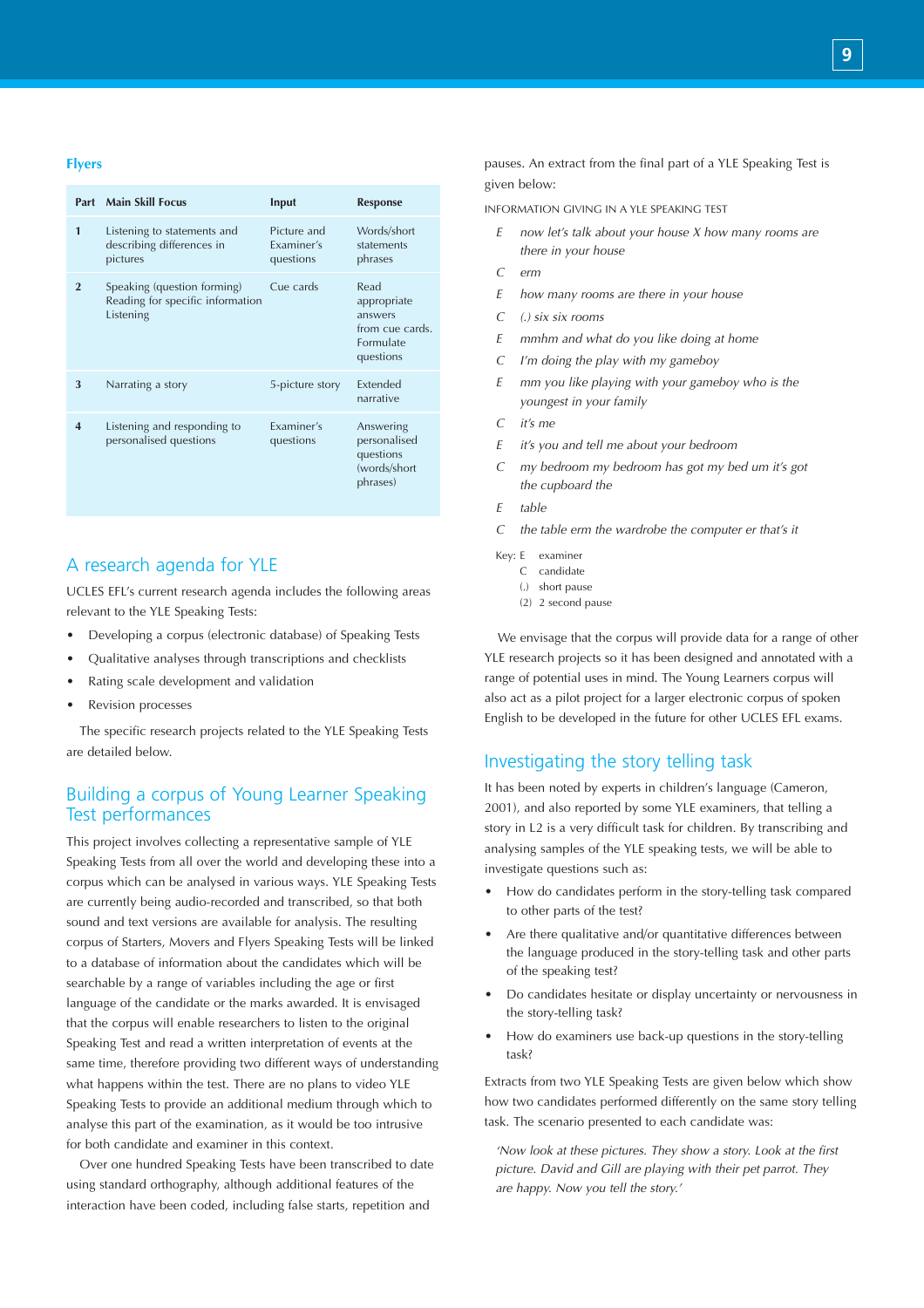#### CANDIDATE A'S STORY

- *E …now you tell the story*
- *C erm what are the names*
- *E the names David and Gill*
- *C the parrot later the parrot erm flying erm out the c their house*
- *E yes*
- *C and erm David and Gill er are sad and they are um (1) um*
- *E mmhm where are they (.) where are they*

*C um are um in the garden* 

- *E and what are they looking for*
- *C a parrot*
- *E yes and then the fourth picture*
- *C in the fourth picture they are um they saw parrot the parrot erm the parrot er is watching tv*
- *E mmhm the parrot likes television*

#### CANDIDATE B'S STORY

- *E … now you tell the story*
- *C er the parrot no um David (2) the parrot er went to the garden and er David erm David look behind erm behind the tree and what is the name*
- *E um Gill*
- *C and Gill in the street but erm they not look the parrot (.) umm later er the parrot er is in the room on the sofa looked look watch the tv and the programmer is a is a parrot and in the television there is two parrots on the tree*
- *E good thank you*

It is clear from these two extracts that there are differences in the amount and nature of the language produced by these two candidates in response to the same task. Additionally, the examiners provided different amounts of support to the candidates in the form of prompting and providing feedback to the candidates. These and other features of the interaction will be analysed in due course. Findings from this particular investigation will be reported in a future issue of *Research Notes*.

As well as these ongoing projects, there are a number of projects that will commence once sufficient data has been collected and analysed. These projects are described below.

#### **Investigating the assessment criteria**

In this project we will investigate how appropriate the assessment criteria for the YLE Speaking tests are, considering each part of the speaking test separately. Results of a special re-rating project and questionnaires/protocol analysis with examiners will help us to evaluate the effectiveness of the assessment criteria and rating scales.

#### **Investigating examiner talk**

This project will investigate the use of the Examiner Frame, particularly in terms of how it affects the rating of candidates' performance. Despite all examiners using the same materials and having a 'frame' to follow, examiners differ with respect to whether and how they use the back-up prompts suggested in the interlocutor frame, how long a pause they allow before using a back-up prompt and other variations as indicated in the extracts provided in this article.

#### **Investigating a paired format**

There is some evidence (Johnstone, 2000) that children can produce a sample of language in a co-operative format and that this might be an appropriate format to use in the YLE Speaking Tests. We would therefore like to investigate to what extent a paired format speaking test would produce language which is distinct from that produced in a singleton format and whether this sample would be more representative of a construct of spoken language for Young Learners.

### Conclusion

UCLES EFL is involved in a wide range of research projects in support of its English language examinations. The YLE projects reported in this article are unique in that every project is based on a growing corpus of YLE Speaking Tests that will form the basis of a larger corpus of Speaking Tests for all of UCLES EFL examinations. The research described here will not only provide greater insights into candidate and examiner behaviour in the YLE Speaking Tests, but will also suggest new ways of analysing and investigating the Speaking Test component of other examinations.

#### **References and further reading**

- Cameron, L (2001): *Teaching Languages to Young Learners*, Cambridge University Press
- Johnstone, R (2000): Context-sensitive assessment of modern languages in primary (elementary) and early secondary education: Scotland and European experience, *Language Testing* 17/2, 123–143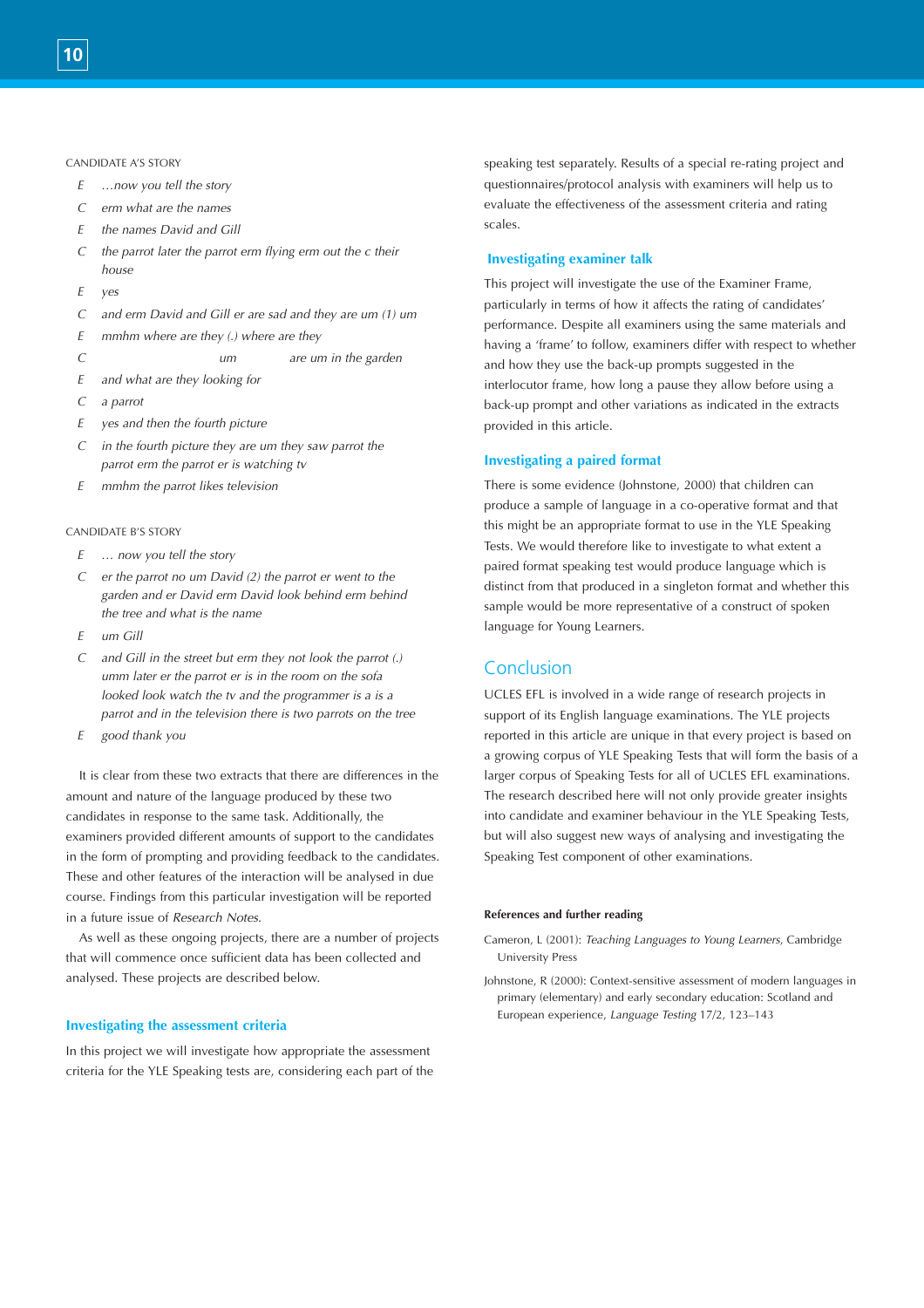# Other YLE-related news

# Plans to review the Cambridge YLE tests

The YLE tests have been operational now for almost 5 years, and monitoring and evaluation activities have been ongoing since their introduction. At its meeting in December 2000 the YLE Steering Group agreed to undertake a formal review of the YLE tests with a view to introducing some minor adjustments where necessary. Although much of the tests will remain unchanged, some adjustments are likely to certain task-types. For example, an investigation is already under way into how the story-telling task functions in the *Movers* and *Flyers* Speaking Tests (see article on page 8). The vocabulary and structure lists for the three levels are also likely to be updated and expanded. Attention will also be paid to the 'look and feel' of the papers, including the way pictures and graphics are used in the tests.

### Investigating perceptions of tests for Young Learners

In the latter part of 2001 a pilot survey was undertaken to explore perceptions of the Cambridge YLE tests in 13 of the countries where YLE is taken. A range of key personnel (local primary English specialists, UCLES local secretaries and development managers, YLE team leaders and examiners) with direct experience of the YLE tests in those countries were invited to give their responses to a series of questions about: local YL teaching methods and curriculum design; in-country attitudes towards YL testing; and the perceived purpose and benefits of the Cambridge YLE tests. The results of this exercise will feed directly into the process of reviewing and revising the YLE tests over the next year or so and may form the basis for a future survey on a much larger scale.

# Training and certification for teachers of Young Learners

Throughout their history the Cambridge EFL tests have maintained a strong link with ELT pedagogy and since 1988 UCLES has been providing certification for English language teachers (as well as learners) in the form of the Cambridge English Language Teaching suite of qualifications (e.g. CELTA and DELTA). The number of

young learners studying English has led to a need for specialised training/certification for those teaching English to children and young adolescents. Since 1996 UCLES has offered the Certificate in English Language Teaching to Young Learners (CELTYL), an award which enables people to specialise in the teaching of Young Learners in language schools. In addition, a YL Extension allows holders of a CELTA (Certificate in English Language Teaching to Adults) to extend their previous training to include work with young learners.

Since the introduction of these qualifications, approximately 600 teachers have taken either the CELTYL or the YL extension in over 15 different countries; approximately 30 courses are now on offer each year in 21 centres around the world. For more information on CELTYL and on the other teaching awards, please visit our website: www.cambridge-efl.org/teaching

# YLE and the wider framework of reference

Even if the YLE tests are not as high-stakes as some other Cambridge examinations, it is recognised that they need to be as reliable and interpretable as possible. Although the three levels – *Starters, Movers* and *Flyers* – are clearly linked within a logical and, to some extent, a measurement framework, it is important that we understand in more detail how they fit into a coherent framework of reference in relation to one another and also to other UCLES EFL tests. From a research and measurement perspective, this presents a number of interesting challenges. The YLE tests are not ideally suited to a latent-trait based anchoring and equating exercise since they are, by design, high-facility tests; this naturally places limitations upon the quality of measurement information they can provide for linking purposes. Nevertheless, constructing a coherent framework for YLE is important because there is increasing demand from users for more information to help interpret performance. For this reason, studies are ongoing within the Research and Validation Unit to help us gain a greater understanding of the relationship between the three levels, and of the link with the lower end of the main suite tests (i.e. KET/PET). Findings will be reported in future *Research Notes*.

# LTRC 2002 – Advance notice

The 24th International Language Testing Research Colloquium (LTRC 2002) will be held at the Hong Kong Polytechnic University December 12–15 2002, immediately before the 13th World

Congress of Applied Linguistics (AILA 2002) in Singapore (16–21 December 2002), The Call for Papers has now been put onto the following website: http://www.engl.polyu.edu.hk/ACLAR/ltrc.htm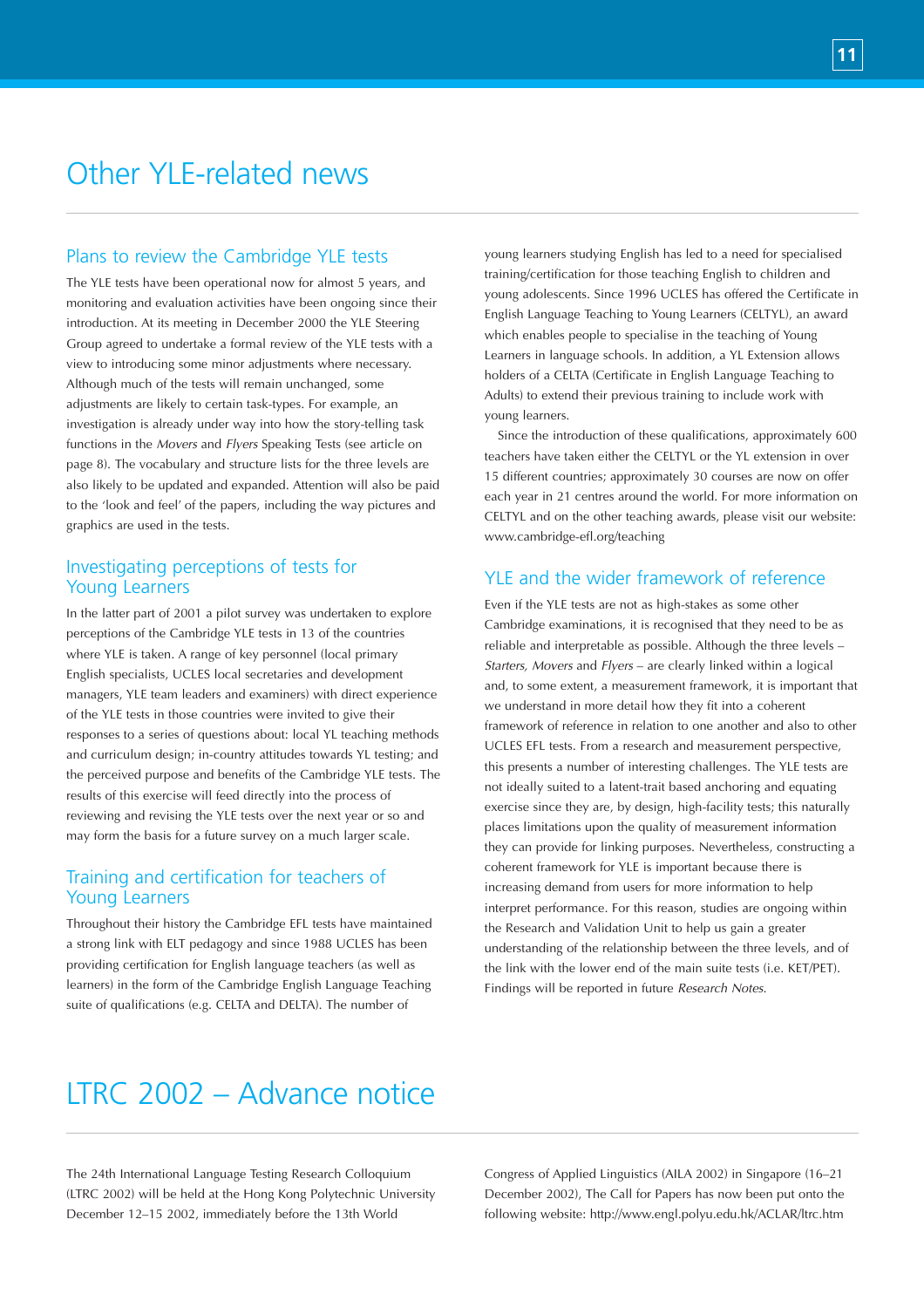# Striving for fairness – the ALTE Code of Practice and quality management systems

#### **NICK SAVILLE**, ASSISTANT DIRECTOR, UCLES EFL

All those who are affected by examinations, and above all the examination candidates themselves, should be concerned with fairness. In a general way, and without reference to technical jargon, a candidate is likely to have a good idea of what fairness means; you might, for example, hear the following types of positive comment:

- *It was easy to get information about the exam*
- *The examination seemed relevant to what I was learning*
- *The cost of the exam was not too expensive*
- *On the day, I knew what I had to do and had enough time to do it*
- *All candidates were treated equally*
- *I felt I could trust the examiners*
- *The result seemed a fair reflection of what I know*
- *My teacher was pleased with the result*
- *I was able to use the certificate to get a job*

Negative versions of the same comments might be heard as the result of a bad experience where the candidate felt he/she had been treated unfairly!

For the language tester, these aspects of the candidate's experience are normally assigned to the technical features of the test; for example questions of validity or reliability. However, in recent years, the concept of fairness in its own right has also been discussed by language testing professionals alongside familiar psychometric concepts, such as validity and reliability. Varying views of what fairness means have emerged but typically they relate to concerns such as access, equity, lack of bias, trustworthiness, dependability and "justice for all".

In the fields of psychological and educational assessment, the USA has a long tradition of setting standards as reflected in the latest edition of the *Standards for educational and psychological testing* (AERA/APA/NCME, 1999). The *Standards* have influenced both language test developers and test users and are regularly referred to in the language testing literature (see for example Bachman, 1990 and Bachman and Palmer, 1996). The latest edition includes several new sections which were not in the earlier (1985) version, including Part II of the volume which is entitled *Fairness in Testing*. The sub-sections in this part cover: fairness in testing and test use, the rights (and responsibilities) of test takers, and the testing of individuals from different backgrounds or with disabilities.

More specifically in the field of language assessment there has

been a growing interest in this topic, including the development of codes of practice and an interest in ethical concerns. ILTA – the International Language Testing Association – conducted a review of international testing standards (1995) and in 2000 published its *Code of Ethics* (2000); this document presents a set of nine principles with annotations which "*draws upon moral philosophy and serves to guide good professional conduct*."

In 2000, a volume of papers edited by Antony Kunnan was published in the Cambridge Studies in Language Testing Series based on the 19th LTRC (Orlando, 1997). This volume, entitled *Fairness and validation in language assessment*, focuses on fairness in two sections: Section One – Concept and Context, and Section Two – Standards, Criteria and Bias. Kunnan himself has been developing a "fairness model" which seeks to integrate the traditional concepts of validity and reliability with newer concepts such as absence of bias, fair access and fair administration. His recent work in this area was presented at the ALTE Conference in Budapest (November 2001) and formed part of a debate within ALTE on fairness and the ALTE Code of Practice.

Within the European context the work of ALTE itself began to exert an influence in relation to fairness and professional standards as early as 1991, when ALTE Members began developing their Code of Practice. At that time it was agreed by the founder members of the association that it was important for both *examination developers* and the *examination users* to follow an established Code of Practice which would ensure that the assessment procedures are of high quality and that all stakeholders are treated fairly. A code of practice of this kind must be based on sound principles of good practice in assessment which allow high standards of quality and fairness to be achieved.

The discussion of what constitutes good practice within ALTE has continued since then and reflects a concern for accountability in all areas of assessment which are undertaken by the ALTE members. In this respect it recognizes the importance of *validation* and the role of *research and development* in examination processes. Over the years ALTE has provided a forum for this work to be carried on.

In 1994, ALTE published its first *Code of Practice* which set out the standards that members of the association aimed to meet in producing their language exams. It drew on *The Code of Fair Testing Practices in Education* produced by the Washington D.C. Joint Committee on Testing Practices (1988) and was intended to be a broad statement of what the users of the examinations should expect and the roles and responsibilities of stakeholders in striving for *fairness*.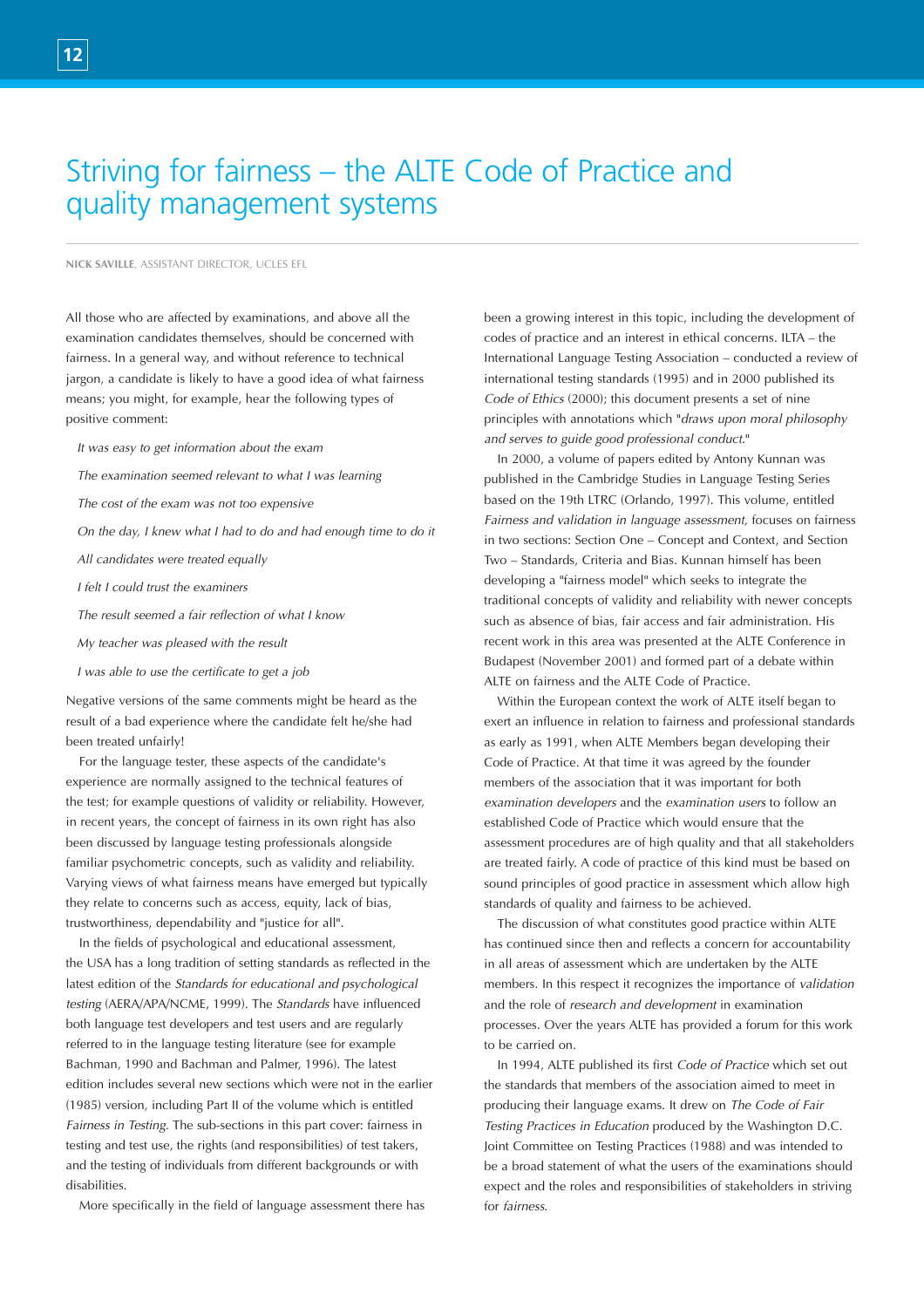The *Code of Practice* identifies three major groups of stakeholders in the testing process:

- **the examination developers**, (i.e. examination boards and other institutions which are members of ALTE)
- **the primary users** who take the examination by choice, direction or necessity
- **the secondary users**, who are the sponsors of the candidates or who require the examination for some decision-making or other purpose.

In addition the Code of Practice lays down responsibilities of the stakeholder groups in *four broad areas*:

- developing examinations
- interpreting examination results
- striving for fairness
- informing examination takers

An important feature is that it emphasises the joint responsibility of the stakeholders and focuses on the responsibilities of the examination users as well as the *examination developers* in striving for fairness.

While the ALTE Code of Practice outlines the principles in general terms, it provides no practical guidance to the practitioner on the implementation of these principles or how standards can be set and guaranteed. In attempting to address this issue, a supplementary document entitled *Principles of Good Practice for ALTE Examinations* was drafted (Milanovic & Saville, 1991 and 1993) and discussed at ALTE meetings (Alcalà de Henares, 1992, Paris and Munich, 1993). This document was intended to set out in more detail the *principles* which ALTE members should adopt in order to achieve their goals of high professional standards.

The approach to achieving good practice was influenced by a number of sources from within the ALTE membership (e.g. work being carried out by UCLES) and from the field of assessment at large, (e.g. the work of Bachman, Messick and the *AERA/APA/NCME Standards*, 1985). ALTE members sought feedback on the document from external experts in the field (Jan–Mar 1994) and it was discussed again in Arnhem in 1994. While it was not published in its entirety, parts of the document were later incorporated into the *Users Guide for Examiners* (1997)\* produced by ALTE on behalf of the Council of Europe.

In 1999/2000 ALTE re-established a Code of Practice working group to take this project forward. In 2001 the working group met three times in January, May and October and reported on progress at the ALTE meetings in Perugia (May 2001) and Budapest (November 2001). So far two substantive outcomes have been achieved and these were discussed by the Membership at the Budapest meeting:

- a) a revised version of *Principles of Good Practice for ALTE Examinations* (2001) has been produced;
- b) the Code of Practice itself has been redesigned and expanded as a *checklist* which is being used by Members as part of a *Quality Management System* (QMS).

**13**

The revised version of *Principles of Good Practice for ALTE Examinations* (2001) is based on the earlier version but has been updated and reworked in many parts. It addresses in more detail the central issues of *validity* and *reliability* and looks at the related issues surrounding the *impact* of examinations on individuals and on society. This version, like the earlier drafts, draws on the revised *AERA/APA/NCME Standards* document (1999) – especially in the sections on validity and reliability – as well as the work of Bachman, 1990, and Bachman and Palmer, 1996.

The new dimension which has been introduced into the work at this stage is the concept of QMS – Quality Management System – and related to this is the reworking of the Code of Practice to reflect the *practical* aspects of assessment work within the ALTE membership. The aim of the QMS is to establish workable procedures and programmes of improvement which ultimately will be able to guarantee minimum quality standards based on the Code of Practice.

The approach to Quality Management which is being implemented is based on the following key concepts taken from the literature on QM:

- the organisation
- self-assessment and peer monitoring

In this approach it is important to identify the roles and responsibilities of *key stakeholders* and to apply the system with flexibility according to the *specific features* of each organisation (i.e. the different ALTE members and their stakeholder groups). In the current phase of the project, the working group has been focusing on the different organisational factors within the ALTE Membership and on the range of diversity that exists. In seeking to establish standards it is not the aim to make all ALTE Members conform to the same models of assessment for all 24 languages represented, and it is important to recognise the varied linguistic, educational and cultural contexts within which the examinations are being developed and used. An appropriate balance is required between the need to guarantee the professional standards to users and the need to take into account the differing organisational features of the ALTE institutions and the contexts in which their exams are used.

As a next step, the working group recommended that all members should attempt to identify the current strengths and the areas in need of immediate improvement within their own organisation. On this basis, it will then be possible to establish the desired outcomes for both short- and long-term developments. The aim should be:

- to set *minimum* acceptable standards
- to establish "best practice" models

<sup>\*</sup> This document has been renamed *Language Examining and Test Development* and is being published by the Council of Europe to accompany the Common European Framework marking the European Year of Languages 2001.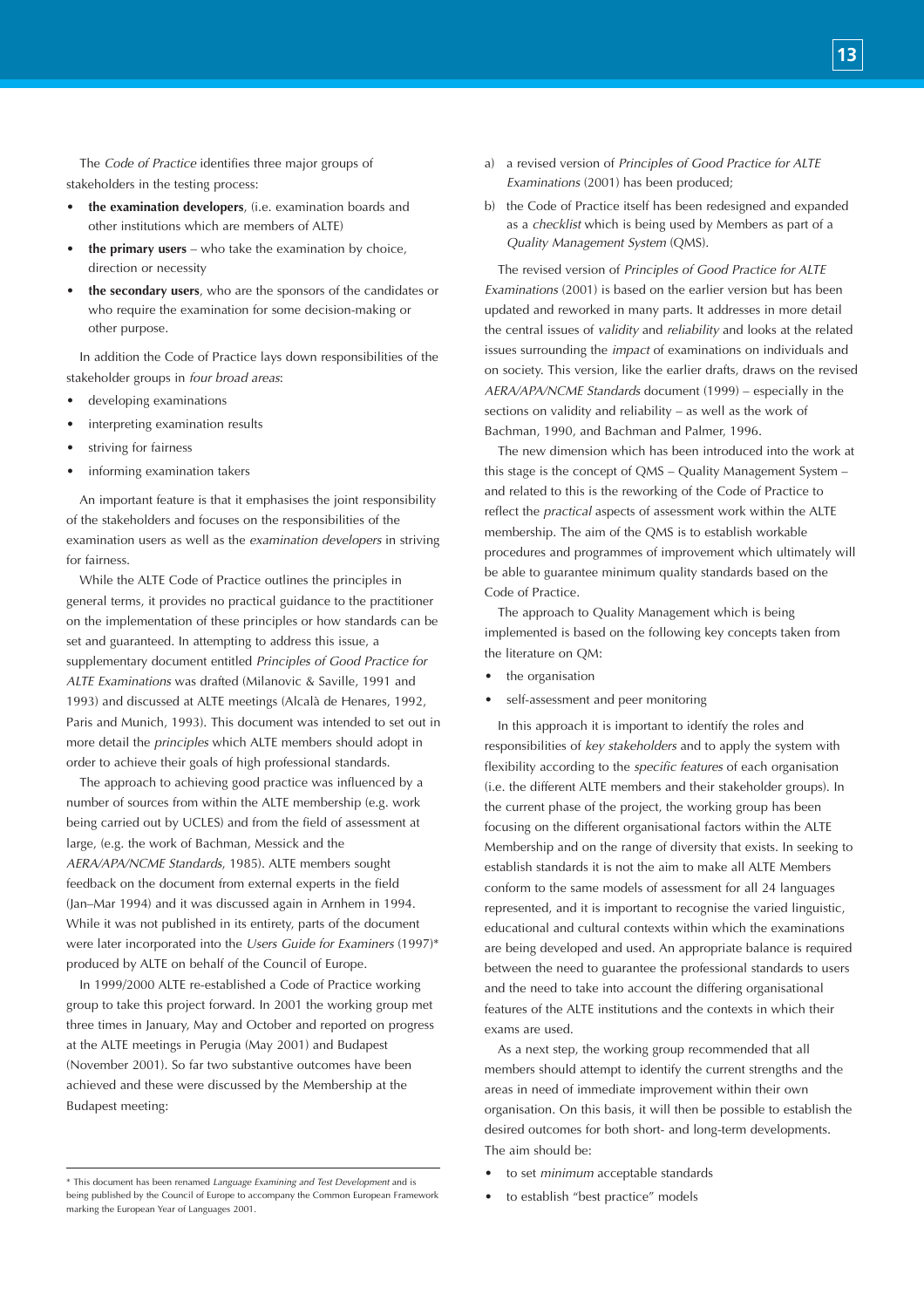• to aim at continuous improvement (move towards best practice)

It is likely that no ALTE member will meet best practice in *all* areas and improvements will always be possible. The aim for all Members should be to raise standards over time, i.e. to aim at the best practice models through an on-going process of development.

In a QM system of this kind, standards are not imposed from "outside" but are established through the mechanism of the system itself and the procedures to monitor standards are based on awareness raising and self-assessment in the first instance. External (peer) monitoring is introduced at a later stage to confirm that the minimum standards are being met. In its current form the Code of Practice has been reworked to function as an awareness raising tool at this stage of the project. In its re-designed format it now reflects the four aspects of the test development cycle with which all ALTE members are familiar:

- Development
- **Administration**
- Processing (marking, grading and results)
- Analysis and Review

Following the meeting in Budapest in November 2001 it was agreed that all members would complete the procedures to fill in the Code of Practice checklists and will return these to the working group by the end of January 2002. The working group will carry out an analysis and report back to the members at their next meeting in April.

For information on the ALTE five-level scale and the examinations which it covers, visit the ALTE website **www.alte.org** or contact The ALTE Secretariat 1 Hills Road Cambridge CB1 2EU United Kingdom Tel: +44 1223 553925 Fax: +44 1223 553036 e-mail: alte@ucles.org.uk

# Investigating variability in a test of second language writing ability

**BARRY O'SULLIVAN**, UNIVERSITY OF READING, AND CONSULTANT, UCLES EFL

# Introduction

One measure of the value of a test is the degree to which construct-irrelevant variance intrudes on reported performance. This variance constitutes a serious threat to the validity of any inferences we wish to draw from test performance, in that it means that the test score is not wholly representative of the ability being measured but is an amalgam of variance that can be attributed to the ability being tested as well as any 'noise' caused by outside factors.

This study was designed to investigate various sources of variability – candidates, examiners, tasks and the rating criteria – within the context of the IELTS General Training Writing Module.

### Method

Scripts produced by 180 candidates from two test centres whose candidates represent a typical range of performance were used in this study. The sample was based on a single 'live' version of the IELTS General Training Writing (i.e. 2 writing tasks of 150 and 250 words each). The range of performances was from 2 to 9 on the IELTS scale. 26 trained, experienced and currently accredited IELTS examiners participated in the project. By collecting demographic data from a group of volunteer examiners, a profile was created.

This was used to ensure that the examiners who participated in the project were representative of the typical IELTS examiner population. Examiners awarded separate scores for each of the two tasks using the current IELTS rating criteria. Rating was carried out to a predetermined matrix, to ensure that there was adequate connectivity between raters – a prerequisite for using Multi-Faceted Rasch (MFR) Analysis. This study adopted an MFR Analytic approach using FACETS 3.22 (Linacre 1999). MFR is a probabilistic statistical procedure, which allows the tester to include different factors, or facets, in the calculation of a 'fair average' score for each test-taker. Thus, it is possible to base a candidate's score on their own ability; on the relative harshness and consistency of the examiners whose ratings are being combined to generate this score; on the relative difficulty level of the tasks they attempted; and on any other variables which may be intervening in the procedure (included as facets in the analysis).

# Analyses and results

In order to ensure that the data in the final analysis were adequate, a preliminary analysis was first studied using the two 'fit' indices contained in the Facets output. Since the results of 24 candidates were found to be misfitting, in that their indices were outside the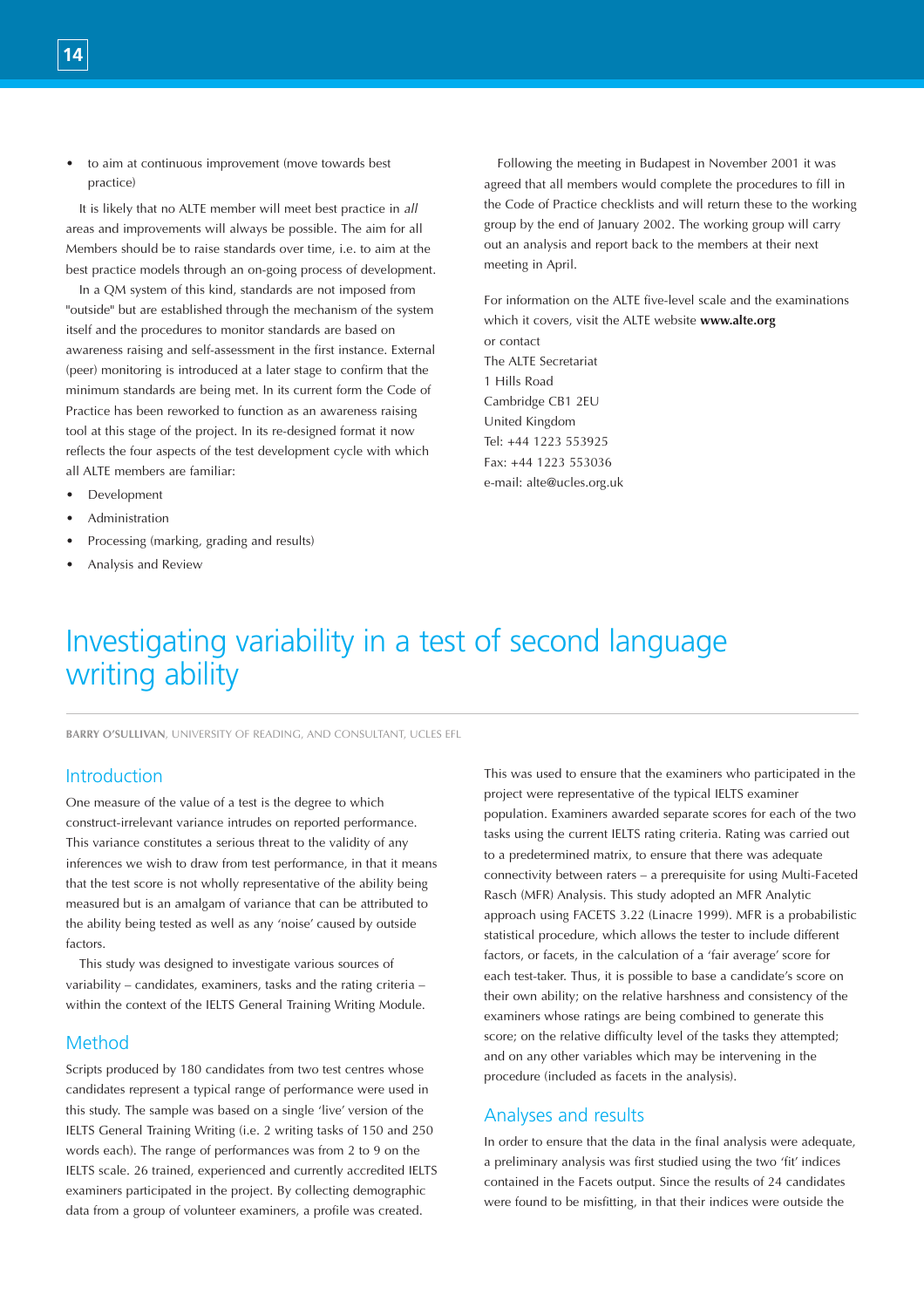#### Table 1 : Summary Table from final analysis

| $0\,, 5\,, -4\,, 5$              |                                             |                                | Vertical = $(1*, 2*, 3A, 4A)$ Yardstick (columns, lines, low, high)= |                           |                |
|----------------------------------|---------------------------------------------|--------------------------------|----------------------------------------------------------------------|---------------------------|----------------|
|                                  | Measr   +Candidates   -Raters               |                                | $ $ -Tasks                                                           | -Criteria                 | S.1            |
| 5                                |                                             |                                |                                                                      | $\ddot{}$                 | (9)            |
| $\overline{4}$                   | **                                          |                                |                                                                      |                           | 7              |
| $\overline{3}$<br>$\overline{a}$ | $* *$<br>***<br>$**$<br>$\star$             |                                |                                                                      |                           | 6              |
|                                  | $***.$<br>$* *$<br>**** .<br>******<br>**** |                                |                                                                      |                           |                |
| $\mathbf{1}$<br>$\overline{0}$   | **** .<br>$***$<br>$\star$                  | $\star$                        |                                                                      | <b>VSS</b><br>AIE CQ      | 5              |
|                                  |                                             | ***<br>$* *$<br>***            | Task 1<br>Task 2                                                     | CC<br>$\operatorname{TF}$ |                |
| -1                               | $* *$                                       |                                |                                                                      |                           | $\overline{4}$ |
| $-2$<br>$-3$                     |                                             |                                |                                                                      |                           |                |
|                                  |                                             |                                |                                                                      |                           | 3              |
| 4<br>Measr                       | $\overline{2}$<br>$^{\ast}$<br>$=$          | $\star$<br>$\mathbf{1}$<br>$=$ | -Tasks                                                               | -Criteria                 | (1)            |
|                                  |                                             |                                |                                                                      |                           | S.1            |

VSS (vocabulary and sentence structure)

CQ (communicative quality) CC (cohesion and coherence)

TF (task fulfilment)

range of 0.5 to 2.0 suggested by Myford & Wolfe (2000: 15), they were excluded from the later analysis.

From the summary table (Table 1) we can see that the range of candidate performance is approximately 8 logits, and is somewhat skewed. The raters appear to vary in severity within a range of approximately 2.5 logits. As before there is only a negligible difference in the mean scores awarded for the two tasks, and a range of approximately 1 logit for scores awarded for the different scale criteria – with the lowest scores awarded for vocabulary and sentence structure.

# The Candidates

The range of candidate performance was actually 8.37 logits, while that of rater severity was 2.7 logits. The difference in range has

been interpreted by Myford and Wolfe (2000: 11) as representing an estimation of the impact on candidate performance of rater harshness. Since in this case the range of candidate performance is 3.1 times greater than that of rater severity, we can say that the effect of rater severity is relatively minor in this case.

In terms of the ability of IELTS to separate out the candidates into statistically distinct strata, we can apply the formula

#### $(4G+1)/3$

where G is the candidate separation ratio – this "represents the ratio of variance attributable to the construct being measured (true score variance) to the observed variance (true score variance plus the error variance)" (Myford & Wolfe 2000: 14).

Using this formula we find that IELTS is separating the candidates into 8.4 distinct levels of proficiency. When this estimate is seen in terms of the reliability of the separation ratio (in this case 0.97), we can see that the test is functioning at a very acceptable level.

Finally, FACETS reports an individual error score for each candidate – reported in logits. The mean error score for this study was .31. The candidate's true score can be calculated by first estimating the equivalence of the error score in IELTS bands (it was found to be 0.166 bands), and then using the score in the same way as we use Standard Error of Measurement, i.e. in this case we can be 95% certain that a candidate scoring 7.0 will have a true score between 6.67 and 7.33. This represents a 95% certainty that the score will lie within less than half of one band of the score awarded.

### The Examiners

It appeared that all except one of the examiners was operating within an acceptable range of consistency of performance (as suggested by Lunz & Wright, 1997). That examiner appears to have been somewhat inconsistent in applying the scale and also seems to have a tendency to award scores that are considered by the model to be outliers.

The 'fair average' scores generated by FACETS result in significant changes to the observed average scores (in that there would be a change of more than 1 band in the overall grade given to a candidate) for only 6% of the candidates. However, it should be pointed out that the range of 'fair average' scores suggests that the actual differences can be as great as 1.4 IELTS bands.

Finally, a bias interaction analysis was performed. This analysis allows for a number of variables to be included in an ANOVA-like analysis of the test results, highlighting occasions where unexpected/unmodelled responses are located within the data. The results indicate that there is some systematic bias within the results. In all a total of 44 instances of bias were recorded (from a total possible of 156). In all, 20 of the examiners were responsible for these cases of bias. Table 2 summarises the results of the bias interaction analysis. The suggestion here is that the bias is idiosyncratic in nature, with no systematic and discernable rater-

AIE (arguments, ideas and evidence)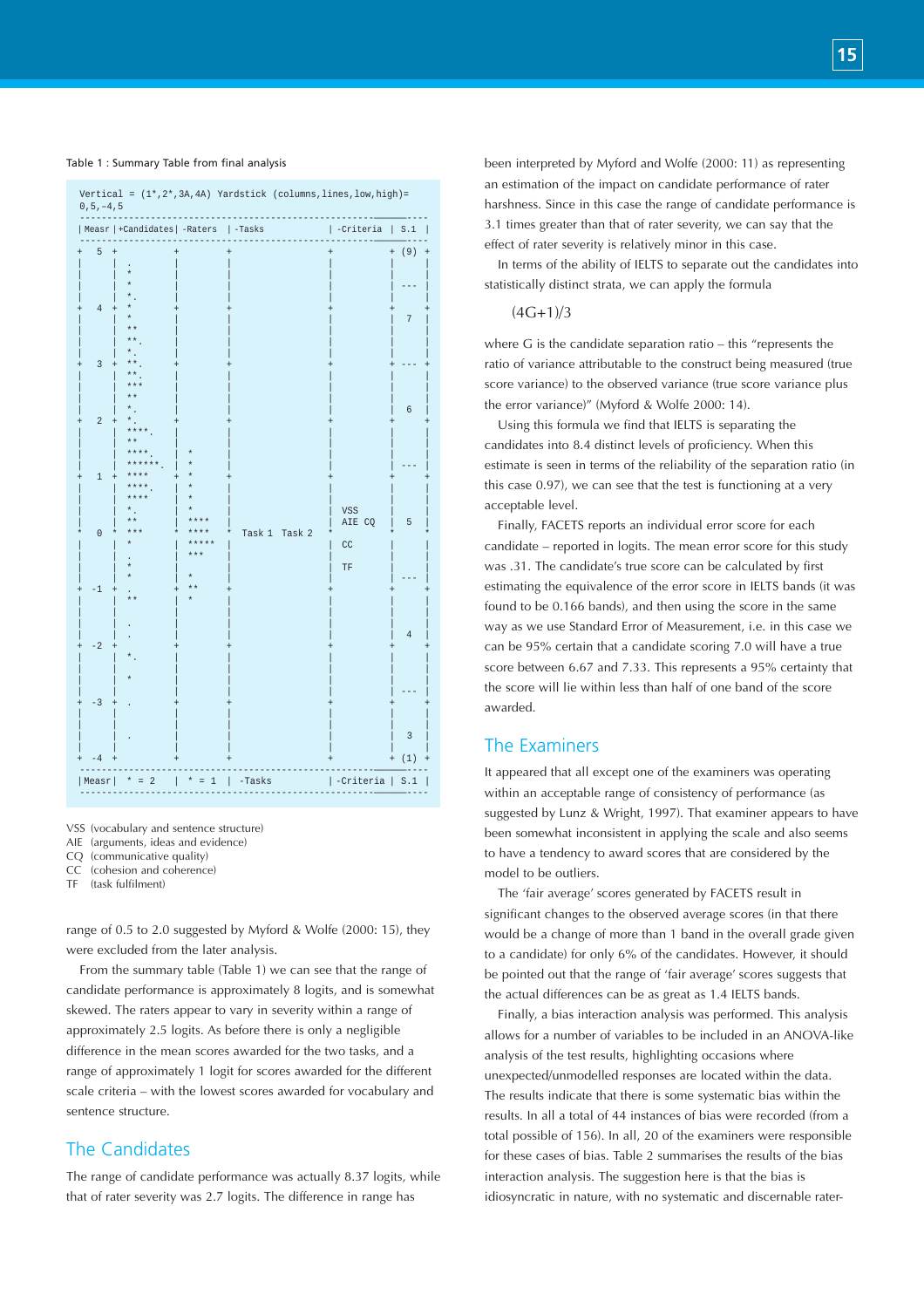|  |  | Table 2 Bias Interaction Analysis: reported by rater, task and criteria |  |  |  |  |  |  |  |
|--|--|-------------------------------------------------------------------------|--|--|--|--|--|--|--|
|--|--|-------------------------------------------------------------------------|--|--|--|--|--|--|--|

| Task 1 assessment criteria:<br>• (TF) task fulfilment<br>• (CC) cohesion and coherence<br>• (VSS) vocabulary and sentence<br>structure |           | Task 2 assessment criteria:<br>• (VSS) vocabulary and sentence<br>structure<br>• (AIE) arguments, ideas and<br>evidence<br>• (CQ) communicative quality |                |            |                | scores<br>raises<br>second<br>actual<br>score. |                             |
|----------------------------------------------------------------------------------------------------------------------------------------|-----------|---------------------------------------------------------------------------------------------------------------------------------------------------------|----------------|------------|----------------|------------------------------------------------|-----------------------------|
| Rater                                                                                                                                  | Task 1    |                                                                                                                                                         |                | Task 2     |                |                                                | the tw                      |
|                                                                                                                                        | TF        | CC                                                                                                                                                      | <b>VSS</b>     | <b>VSS</b> | AIE            | CQ                                             | occasi                      |
| $\mathbf{1}$                                                                                                                           |           |                                                                                                                                                         |                |            |                |                                                | The                         |
| $\overline{2}$                                                                                                                         |           |                                                                                                                                                         |                | VSS        |                | CQ                                             |                             |
| 3                                                                                                                                      | TF        |                                                                                                                                                         |                |            |                |                                                | In the                      |
| $\overline{4}$                                                                                                                         |           |                                                                                                                                                         |                |            |                |                                                | award                       |
| 5                                                                                                                                      | TF        |                                                                                                                                                         |                |            | <b>AIE</b>     |                                                | award                       |
| 6                                                                                                                                      | TF        |                                                                                                                                                         |                | <b>VSS</b> | AIE            | CQ                                             | origina                     |
| $\overline{7}$                                                                                                                         | TF        | CC                                                                                                                                                      |                |            |                | CQ                                             | respec                      |
| 8                                                                                                                                      |           |                                                                                                                                                         |                | VSS        |                |                                                | origina                     |
| 9                                                                                                                                      | <b>TF</b> | cc                                                                                                                                                      |                | <b>VSS</b> | AIE            |                                                | proced                      |
| 10                                                                                                                                     |           |                                                                                                                                                         |                |            |                |                                                | script,                     |
| 11                                                                                                                                     |           | CC                                                                                                                                                      |                |            | <b>AIE</b>     |                                                | One                         |
| 12                                                                                                                                     |           |                                                                                                                                                         | <b>VSS</b>     |            |                | CQ                                             | averag                      |
| 13                                                                                                                                     |           |                                                                                                                                                         |                |            |                |                                                | award                       |
| 14                                                                                                                                     |           |                                                                                                                                                         |                | <b>VSS</b> |                | CQ                                             | very re                     |
| 15                                                                                                                                     |           |                                                                                                                                                         |                |            |                |                                                | rating                      |
| 16                                                                                                                                     | TF        |                                                                                                                                                         |                |            |                |                                                | 0.76a                       |
| 17                                                                                                                                     | TF        | cc                                                                                                                                                      | <b>VSS</b>     | <b>VSS</b> |                | CQ                                             | a singl<br>consid           |
| 18                                                                                                                                     |           |                                                                                                                                                         | <b>VSS</b>     |            | <b>AIE</b>     |                                                |                             |
| 19                                                                                                                                     |           |                                                                                                                                                         |                |            | <b>AIE</b>     |                                                | exami                       |
| 20                                                                                                                                     | TF        |                                                                                                                                                         |                | VSS        |                |                                                | score,                      |
| 21                                                                                                                                     | TF        |                                                                                                                                                         | <b>VSS</b>     | <b>VSS</b> | AIE            |                                                | move <sup>®</sup><br>consis |
| 22                                                                                                                                     |           |                                                                                                                                                         |                | <b>VSS</b> | AIE            |                                                |                             |
| 23                                                                                                                                     |           |                                                                                                                                                         |                |            | AIE            |                                                | The                         |
| 24                                                                                                                                     | TF        |                                                                                                                                                         |                |            |                |                                                |                             |
| 25                                                                                                                                     | TF        |                                                                                                                                                         |                |            |                | CQ                                             | The sc                      |
| 26                                                                                                                                     |           |                                                                                                                                                         |                |            |                |                                                | Calibr                      |
| Instances of bias                                                                                                                      | 11        | $\overline{4}$                                                                                                                                          | $\overline{4}$ | 9          | $\overline{9}$ | 7                                              | graph                       |
| Total possible                                                                                                                         | 26        | 26                                                                                                                                                      | 26             | 26         | 26             | 26                                             | the ste                     |
| % of total                                                                                                                             | 42        | 15                                                                                                                                                      | 15             | 35         | 35             | 27                                             |                             |
| Total potential                                                                                                                        | 156       |                                                                                                                                                         |                |            |                |                                                |                             |
| Total cases                                                                                                                            | 44        |                                                                                                                                                         |                |            |                |                                                |                             |
| % of total                                                                                                                             | 28        |                                                                                                                                                         |                |            |                |                                                | Level (Logits)              |

related pattern. However, 11 of the 26 raters (or 46%) seemed to be having a degree of difficulty with the first criterion TF (task fulfilment) in Task 1, while the criterion VSS (vocabulary and sentence structure) appears to have been treated differently in the two tasks to which it applied.

# The Tasks

This analysis indicated that there is no significant difference in the scores awarded for performance on the two tasks. This finding raises some interesting implications; it might be expected that the second task (Task 2) would result in lower raw scores since it is actually weighted in the final calculation of the overall writing score. Review of the raw data shows that the difference between the two tasks was one or less bands on 90% of the 1,374 rating occasions included in this study.

# The Criteria

In the data used here, examples of 'flat' profiles (i.e. the same score awarded for all criteria) were observed with 22% of the scores awarded for Task 1 and with 29% of the scores for Task 2. In the original dataset the figures were 22% and 38% for Tasks 1 and 2 respectively. It is difficult to make a comparison however, as the original examiners were only instructed to use the profile scoring procedure when there was some problem assigning a score to a script, so it was only done on approximately 30% of the occasions.

One comparison that can be made is to correlate the fair average scores suggested by this analysis with the original scores awarded by the IELTS examiners. While the overall correlation is a very respectable 0.77, the breakdown of correlations by the initial rating approach is of real interest. Here, the correlations are 0.7, 0.76 and 0.81 for the scripts that have received no profile scores, a single profile score and a full profile score respectively. When we consider that these latter scores will have been awarded where the examiners saw some difficulty with awarding a single holistic score, the result is certainly of real interest, as it implies that a move to profile scoring may bring with it a higher degree of consistency.

# The Rating Scale

The scale appears to be performing well. Using the Step Calibrations (calibration of the step up to a category) we can plot a graph of how the scale is working, see Figure 1. This shows that the steps seem to have a logical, linear progression through the



Figure 1 : Graphical representation of scale functioning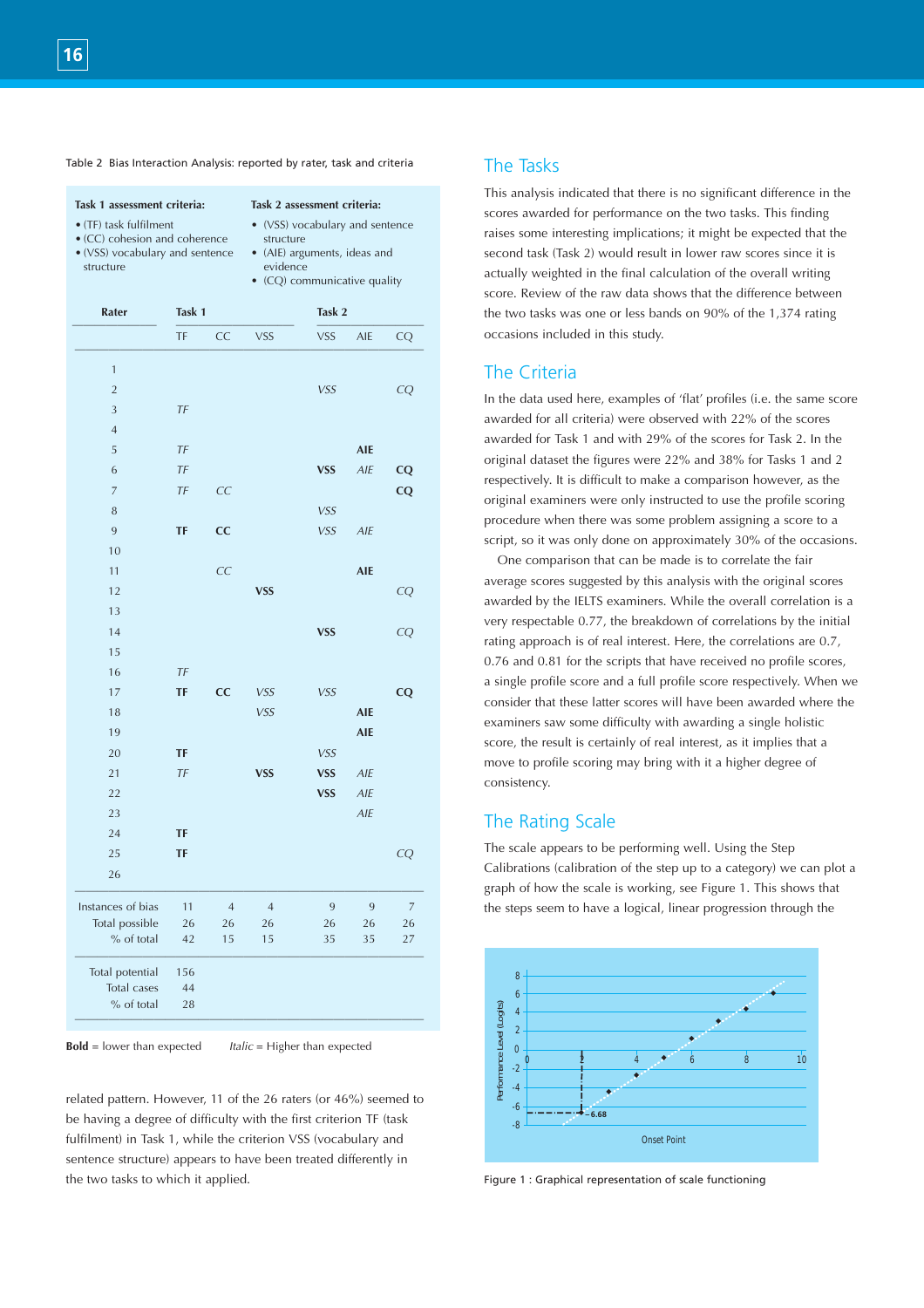

Figure 2 : Step diagram of scale functioning

performance levels from 2 to 9. In order to demonstrate how the graph should be read, one transition point has been highlighted.

From this same graphic, it is possible to create a step diagram of the scale's functioning (Figure 2). Here again we can see clearly that there is a basic linearity (demonstrated by the relative similarity of steps as the performance attracts a higher score. It is also clear that the top end of the scale is not as obviously linear as the lower end, with the scale performing at its best in the middle range of 4 to 7. Since this is the vital range for IELTS (as most decisions are based on criterion levels in the region of 6 to 7), this is a very satisfactory result.

# Conclusions

The conclusions will be dealt with in terms of the four sources of variability investigated.

#### **The Candidate**

- the test is successful in sorting the candidates into distinct levels of proficiency
- the test is 95% accurate to within less than half of one band either side of the reported score
- error (or construct-irrelevant) variance accounts for only a small proportion of the reported proficiency measure

#### **The Examiner**

- the impact of examiner severity on candidate scores is generally insignificant
- 94% of the original IELTS ratings were within one band of the fair average scores suggested by the FACETS programme (based on the multiple ratings in this study)
- the Task Fulfilment criterion on Task 1 appears to cause examiners some difficulty
- no extensive 'flat profile' effect observed

#### **The Tasks**

- the levels of performance on the two tasks are very similar
- the tasks themselves seemed to result in consistent performances

#### **The Rating Criteria**

- the criterion related to vocabulary and grammar was most harshly interpreted
- the differences across the criteria were not significant
- the scale functioned well (the only area for concern was at the 7.0 level, where the probability of achieving this score was relatively low when compared with the other scores)

### Limitations

This study has limitations in relation to the generalizability of the results, with just two centres and 26 examiners. Nevertheless, the fact that the scripts used here were from a genuine IELTS administration and involved the use of an active test version goes some way to lessening the impact of these limitations, as does the fact that all examiners were trained and accredited and a range of candidate ability was represented. Another limitation is that this has been a quantitative study, and as such tells only part of the story. In order to learn more about how the test is working, we need to engage the participants (candidates and examiners) and the test designers to gain insights into what was expected to happen and what actually happened in the test event.

This study highlights the need to think about test reliability/validity from the perspective of quality assurance. The potential of the variables investigated here to result in unacceptably high levels of score variance is certainly a validity issue that needs to be more fully understood, as is the issue of how these variables can affect the reliability of our test scores. This study and other similar studies commissioned by UCLES EFL help to increase our understanding of these important issues, and the findings also feed directly into the ongoing test development and revision process for key tests such as IELTS.

#### **References**

Linacre, M (1999): FACETS computer programme, Chicago: MESA

- Lunz, M E, and Wright, B D (1997): Latent Trait Models for Performance Examinations. In Jürgen Rost and Rolf Langeheine (Eds) *Applications of Latent Trait and Latent Class Models in the Social Sciences* http://www.ipn.uni-kiel.de/aktuell/buecher/rostbuch/ltlc.htm
- Myford, C M and Wolfe, E W (2000): *Monitoring Sources of Variability Within the Test of Spoken English Assessment System*, TOEFL Research Report 65, Princeton: ETS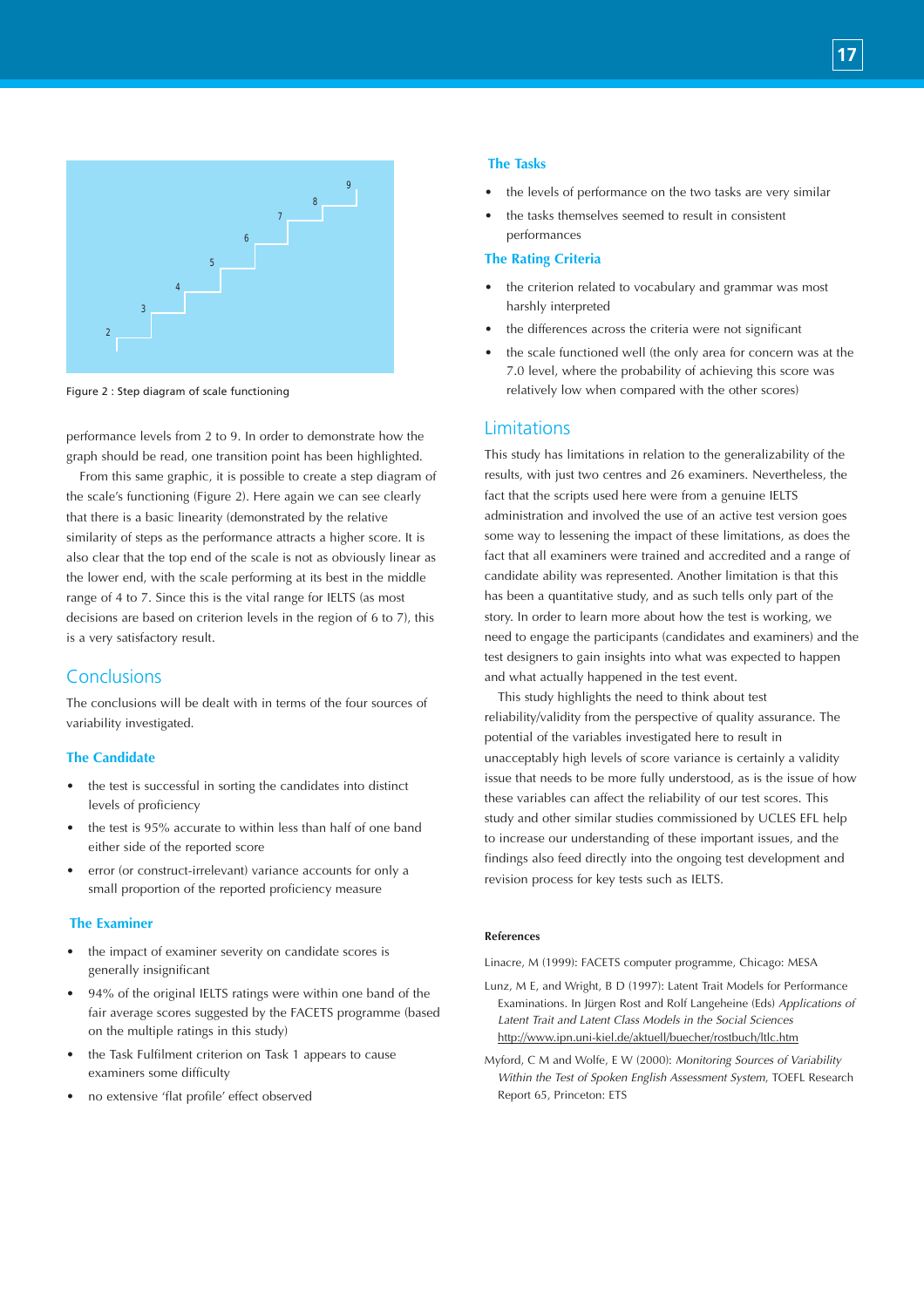# Review of KET & PET Examinations

**NIGEL PIKE**, SUBJECT MANAGER, UCLES EFL **LIZ GALLIVAN**, SUBJECT OFFICER, UCLES EFL

The team responsible for the Key English Test (KET) and Preliminary English Test (PET) have been reviewing these two examinations. This is a standard procedure not only to ensure the tests remain amongst the fairest and most accurate tests within today's global testing market but also to ensure their continued success. (For a fuller description of the UCLES EFL test development and revision process see a previous article in *Research Notes 4*, February 2001.)

As part of the detailed and comprehensive review of KET and PET, stakeholders were asked what they thought about the tests. Teachers, students, Local Secretaries and Senior Team Leaders provided us with valuable feedback about all aspects of KET and PET: the content and format of each paper, the administration procedures and also the extent to which the tests reflect what happens in classrooms around the world.

We received encouraging responses from examination centres in that the tests are meeting the goals of learners around the world. The feeling from the majority of centres was that they are pleased with the current examinations, giving an average satisfaction rating of over 4 (where 1=not satisfied, 3=satisfied and 5=very satisfied). This feedback is summarised in the following table:



The links that we have with teachers, students and, more broadly, with examination centres, are extremely important to us. It is through the dialogue that we have with our customers that we can ensure that our tests reflect and reinforce the best in current classroom practice.

Another part of our review process included research and consultation with other EFL practitioners, including the Senior Team Leaders (STLs) who are responsible for the training and monitoring of Oral Examiners. We asked them about their overall satisfaction with the Speaking tests; we also gave them the opportunity for more detailed comment on each part of the KET and PET test and the appropriateness of the materials for the age and cultural background of their candidates. Finally, they were asked to comment on the more specific aspects of assessment and examiner training. Their feedback on the Speaking Tests was very positive and results of the survey are reported below (values are on a rising scale of 1 to 5).

| <b>Summary of Senior Team Leader Feedback</b>                                                                                        | <b>KET</b> | <b>PET</b>     |
|--------------------------------------------------------------------------------------------------------------------------------------|------------|----------------|
| How satisfied are you with the current Speaking Test?                                                                                | 4.1        | 4.1            |
| How effective do you feel the interlocutor frame is in<br>KET Part 1?                                                                | 3.9        |                |
| How effective do you feel the personal tasks are in<br>KFT Part 2?                                                                   | 3.1        |                |
| How effective do you feel the non-personal tasks are in<br>KFT Part 2?                                                               | 3.9        |                |
| How suitable do you feel the current format of<br>PET Part 1 is?                                                                     |            | 3.5            |
| How suitable do you feel the current format of<br>PET Part 2 is?                                                                     |            | 4 <sub>2</sub> |
| How suitable do you feel the current format of<br>PET Part 3 is?                                                                     |            | 4.6            |
| How suitable do you feel the current format of<br>PFT Part 4 is?                                                                     |            | 4.3            |
| How appropriate is the content and format of the<br>materials for the typical age range of candidates in your<br>country/region?     | 3.6        | 4.1            |
| How suitable is the content and format of the materials<br>for the cultural backgrounds of the candidates in your<br>country/region? | 3.9        | 44             |
| How appropriate are the current assessment scales and<br>procedures?                                                                 | 3.9        | 4.5            |
| How satisfied are you with the current training materials?                                                                           | 4.1        | 4.4            |

In general, STL feedback on a range of issues relating to the Speaking tests was very positive but it did highlight a few areas for improvement. The changes that we are considering making to KET Part 2 (discontinuation of the personal question type) and to PET Part 1 (the introduction of a more interlocutor led frame) are direct responses to the information received.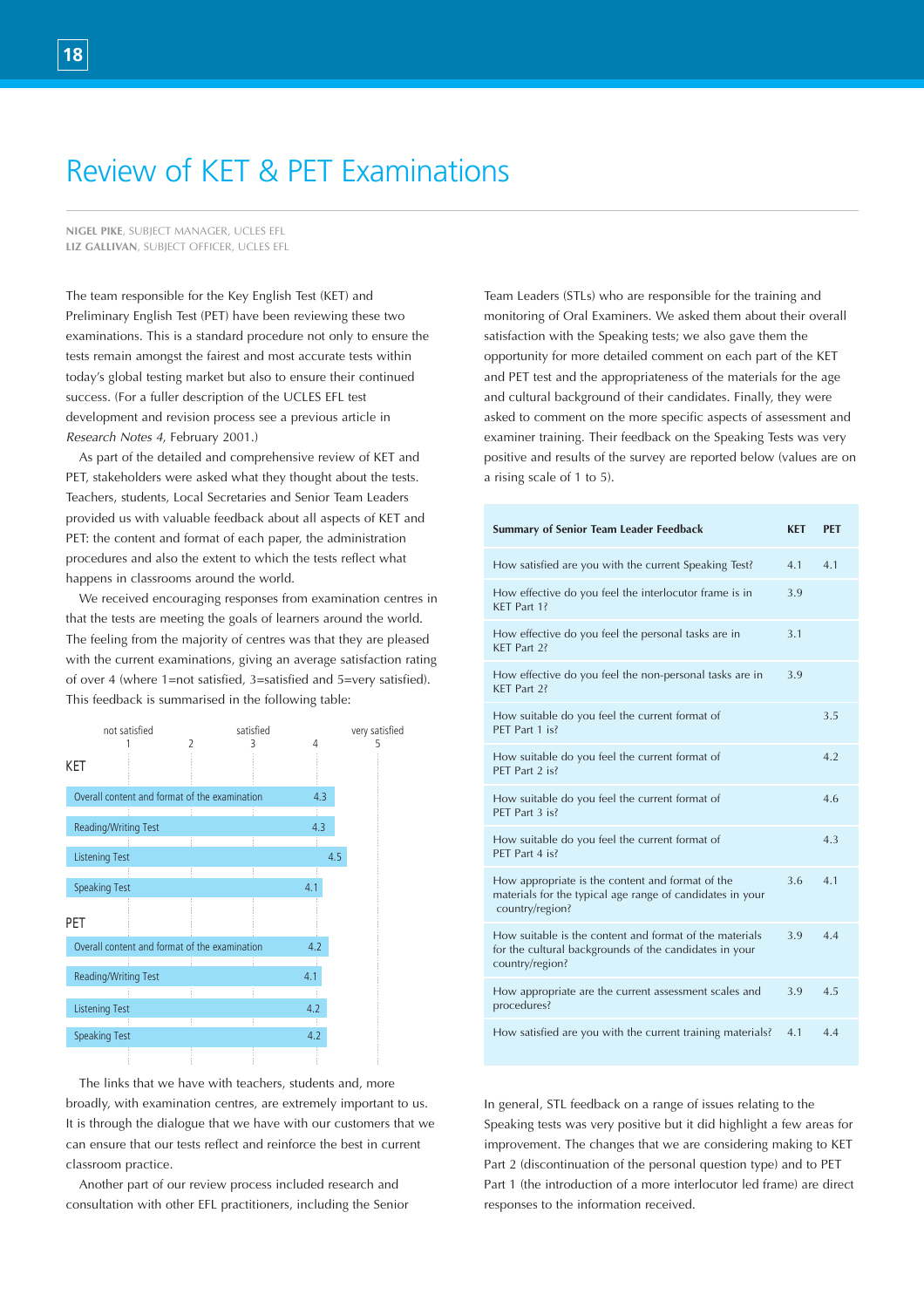All the stakeholders who were canvassed made a number of suggestions for changes to the tests to ensure that they continue to reflect current teaching practice, and this feedback has resulted in the consideration of some new item types. Here is a more comprehensive list of the areas for possible change that were highlighted in the consultation process:

- Introducing short personal messages (such as e-mails and 'postit' messages) in Reading Part 1 of the PET test, to be used in addition to the public notices/signs/labels and thereby extending the range of genres.
- Constraining the number of words students are required to write in the PET Writing Part 1 transformations to focus the task onto the correct identification of the target structure.
- Replacing the current form-filling task in PET Writing Part 2 with a guided writing task with a strong communicative purpose. This would expand the range of text types that PET students produce in the writing component, in line with the feedback we received from schools on what actually happens in the classroom.
- Making the start of the PET Speaking test more interlocutor-led.
- Having only Non-Personal Question types in Part 2 of the KET Speaking test
- Introducing a vocabulary testing exercise that will expand on the current KET Part 2 Reading task.
- Broadening the range of input and output text types in the KET Part 7 Information Transfer task to include such texts as notices and diary entries.

You will see from the above list of possible changes that any modifications to the tests will be minor, and that some papers may remain completely unchanged.

All of the proposed changes were suggested by the people who teach and administer KET and PET. Before any of the changes can be implemented, however, new task types are being extensively trialled.

PET was last revised in 1994, while KET has only been in existence since November 1994. The review process is very carefully considered and we are very aware that any modifications to our tests have a wide impact – on teachers, candidates and publishers. With this in mind, we give test-users at least 2 years' notice of any changes to the test specification, and the first administration of updated papers for KET and PET is likely to be March 2004.

# The UCLES EFL staff seminar programme

In November 2001 Dr Antony Kunnan of California State University, Los Angeles, ran a series of workshop sessions for EFL staff on Structural Equation Modelling. He also presented a seminar on Test Fairness where he explored the relation between test fairness and test development. Dr Kunnan argued that test fairness concerns should be examined at all stages of test development. Reviewing the traditional definitions for fairness, he reiterated the importance of four major fairness issues listed by APA Standards (1999): fairness as *lack of bias*; fairness as *equitable treatment in the testing process*; fairness as *equality in outcomes of testing*; and fairness as *opportunity to learn*. He touched upon the importance of absence of bias from test content as a criterion for quality fairness where the following should be controlled: bias due to inappropriate selection of test content; bias due to different focus in curriculum in achievement testing; and bias due to a lack of clarity in test instructions or from scoring rubrics that credit responses more typical of one group than another.

Dr Kunnan proposed a Fairness Model where test fairness qualities could be examined under three main headings: *main quality, focus points* and *evidence generation methods*. Main

quality concerns issues such as construct validity, access, administration, absence of bias and value, impact and responsibility. Focus points is related to a particular quality being examined, i.e., content-related validity. Evidence generation methods is concerned with the methods employed to study each point e.g. expert judgements, checklists, external comparison, statistical analysis, etc. The proposed Model offers an integration of traditional concepts of validity, reliability, and practicality with newer concepts such as absence of bias, fair access and fair administration. The Test Fairness Model also suggests evidence generation methods for the different test fairness qualities. The Model provides a framework for test developers to conduct a self-examination of their test development systems in terms of fairness issues.

Following his visit to Cambridge Dr Kunnan attended the ALTE Conference in Budapest, Hungary, where he presented his Fairness Model in a plenary address. In his talk, Dr Kunnan sought to relate his approach to the issue of fairness as it is dealt with in the ALTE Code of Practice (see also Nick Saville's article on page 12).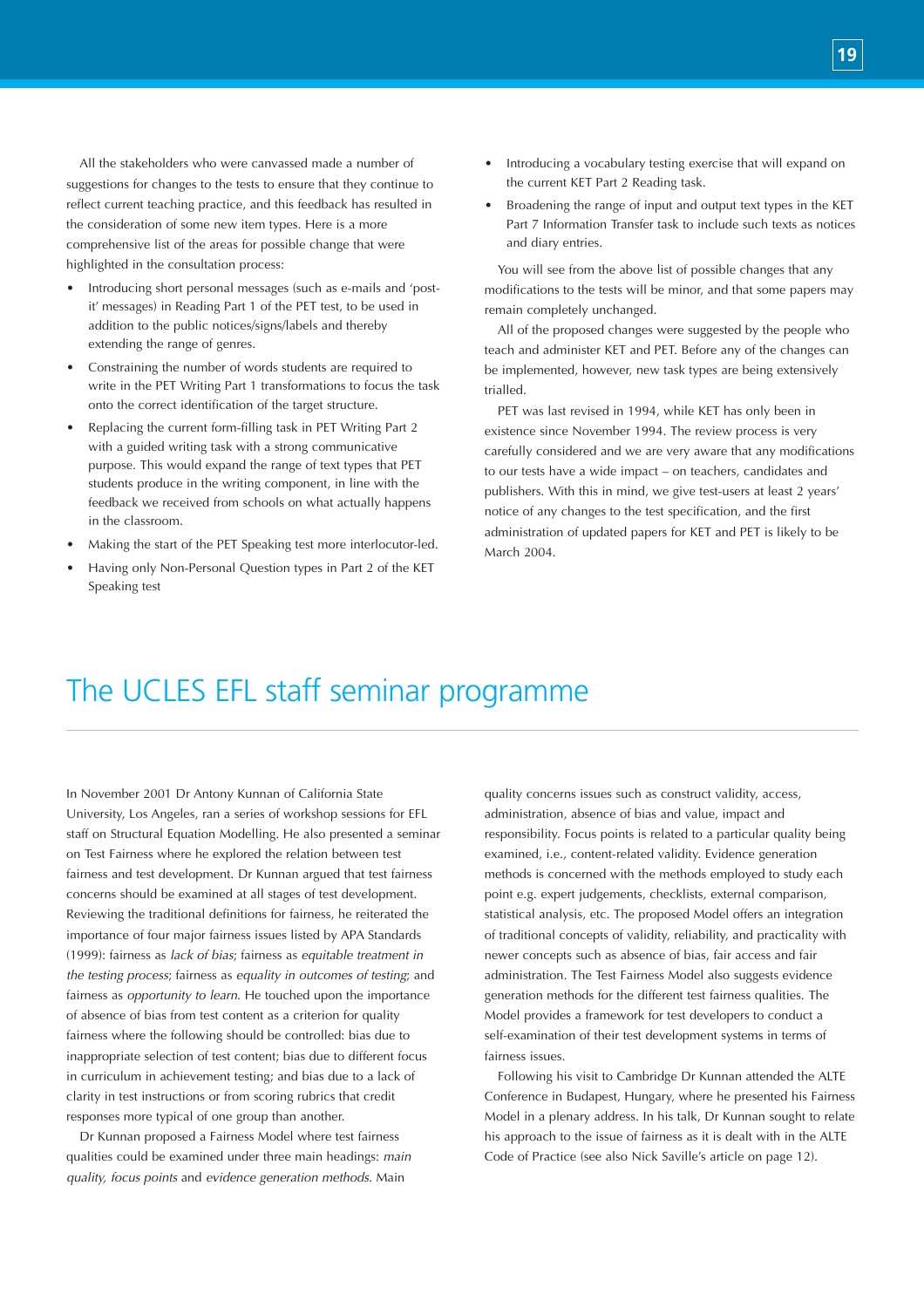# Report on the BAAL/CUP Seminar 'Young Language Learners: Towards a Research Agenda'

**FIONA BALL**, VALIDATION OFFICER, UCLES EFL

In June 2001 the Language and Literacy Studies Research and Teaching Group at Manchester University held its inaugural seminar. This event was organised by the British Association of Applied Linguistics and sponsored by Cambridge University Press. UCLES' interest in this seminar stemmed from our recent expansion into EFL tests for children and an ongoing interest in related teaching and learning issues. Five papers were presented, interspersed with discussion on the similarities and differences between foreign language teaching and the more marginalised teaching of 'community' languages in various countries and sectors. This article reports briefly on the content of the seminar and considers the contribution UCLES EFL has to make in this field.

# 1 What can YLL research show? What is the way forward?

Professor Katharine Perrera (vice-chancellor, University of Manchester) suggested that boundaries are changing for everyone involved in language teaching. The issues of globalisation and the requirement for an additional language were raised. Professor Perrera confirmed that the early years are the most important for language learning, an idea reiterated by other speakers.

# 2 Languages at primary school as a matter of national and international policy

Professor Dick Johnstone (director, Scottish Centre for Information on Language Teaching & Research) spoke on the key conditions for success in language learning in the primary context. Professor Johnstone suggested that the underlying language competence of children is encouraged through socialising activities rather than formal pedagogy. Worryingly, he found little evidence of primary-secondary development in foreign language ability, perhaps due to children not being aware of the language system or lacking creativity due to learning a foreign language in chunks. On a more positive note, Professor Johnstone noted that children develop language awareness through learning another language which sensitizes them to learn more about language in general. At secondary level attainment rather than proficiency is the current aim, taught by rote learning. Secondary children know that they are not proficient (e.g. cannot interact on school trips), meaning that there is little evidence for second language acquisition in secondary classrooms.

Professor Johnstone concluded that there are several important factors for teaching children languages:

- Starting young
- Time and intensity of teaching
- Use of computers
- Children's experience of languages at home, with relatives etc
- Encourage cultural exchanges between schools in different countries

# 3 Research on Hungarian young learners: What has been done and what needs to be explored

Dr Marianne Nikolov (University of Pecs, Hungary) explained that there was no formal evaluation of language teaching in Hungary where up to two modern foreign languages (MFLs) are taught in primary school (age 6–14). There are differences between national and regional curricula and no correlation between weekly hours and performance. In Dr Nikolov's experience, children become unwilling to use a second language at around 11 years old and the mother tongue is used to control children and to negotiate roles in activities. The problem of measuring outcomes was a principal concern in this educational system.

# 4 Teaching modern foreign languages in primary schools: A question of experience

Dr Patricia Driscoll (Canterbury Christ Church University College) described the realities of MFL teaching in primary schools. She found teacher experience to have the main effect on teaching style and outcomes in two very different Local Education Authorities. Using interviews and observation techniques, Dr Driscoll found that children wanted to learn more MFLs than were available to them and that teachers' 'mental scripts' of past lessons, subject knowledge and beliefs influenced their teaching style. Body language and context were also found to be important. Comments from children suggested that they had strong views about their language learning experiences, however had no forum in which to raise them. Dr Driscoll concluded that there is a need to embed languages in primary culture.

# 5 Schooling the mind: Children, Language and Learning

The highlight of the seminar was Professor Ruqaiya Hasan's presentation (Macquarie University, Australia). Professor Hasan suggested that babies from two weeks of age are designed to learn, so it is up to teachers to find out what students know and to be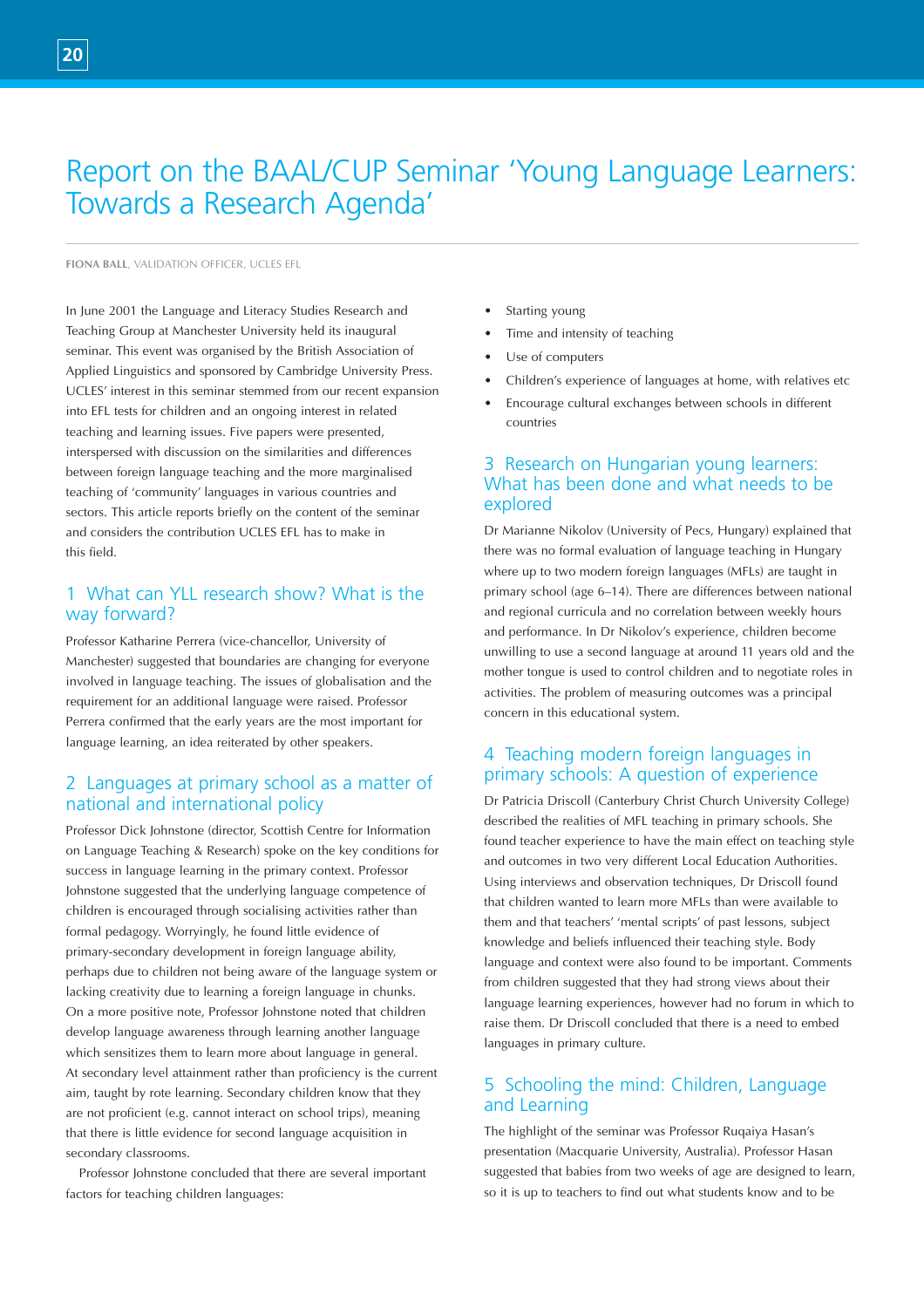responsive to them as language learners. Learning is the interaction of the learner's mind with problems. Language is both meaning potential (the experiential function of language) and relationships (interpersonal function) – the two functions must work together for development to occur. Children do not create ambiguities as they require themselves to actively participate with others in a context of situation. Professor Hasan concluded that the problem with current teaching practices is that programs designed to assess language (words and patterns) are not designed to find out what a child can do with language.

# The ways forward: setting the research agenda

At the end of the seminar delegates revisited the themes raised during the day and suggested the following key issues for a research agenda:

- Learning a language must be viewed as appropriate and useful to learners and teachers;
- Educational policy must consider the context and conditions of individual regions and communities;
- Parental, children's and other views should be taken into account for both policy and practice;
- A bottom-up approach to policy is preferable to imposition by local or national agencies.

# Conclusion

This event provided a forum for informed discussion of current educational issues focussing on the policy and practice of teaching and assessing young language learners. The general feeling was positive in terms of what needs to be achieved, combined with a sense of the enormity of the task ahead for policy makers, practitioners and researchers in this area. There is a lack of research, for example, on language awareness and children's experiences of language learning.

In relation to our own work, the seminar confirmed that we are continuing to develop the Cambridge YLE tests in line with current thinking about how children learn a foreign language and that the tests provide appropriate support for children as they learn how to communicate effectively in another language from an early age. They aim to fulfil the 'key conditions for success' by including appropriate child-centred activities and topics and by focusing on meaning and social interaction. Furthermore, performance by young learners in our YLE tests has the potential to provide a rich source of data for investigating second language acquisition and learning among children which could significantly help to increase understanding in the field. Our knowledge and experience of language testing in general, and of young learner assessment in particular, mean that we have a valuable contribution to make in the ongoing debate about YLL.

#### **References and further reading**

BAAL: http://www.baal.org.uk

- UCLES YLE: http://www.cambridge-efl.org/exam/young/bg\_yle.htm
- Language & Literacy Studies in Education: http://www.education.man.ac.uk/rgs/
- Nuffield Languages Inquiry: http://www.nuffieldfoundation.org/languages/inquiry/in0000000555.asp
- Andrews, J and Chohnacka, E (1998): "Washback and wash-forward in language testing", in *Conference Papers: Innovations and Outcomes in English Language Teacher Education*, British Council, pp. 221–230
- Aubrey, C, David, T, Godfrey, R, and Thompson, L A (2000): *Early Childhood Educational Research: Issues in Methodology and Ethics*. London & New York: Routledge Falmer
- Barton, A (2000): "Gender differences in pupils' perceptions of modern foreign languages", in Chambers, G (ed) *Reflections on Motivation*,  $CIIT$
- Cook, G (2000): *Language Play, Language Learning*. Oxford: Oxford University Press
- Moon, J and Nikolov, M (eds) (2000): *Research into Teaching English to Young Learners, International Perspectives*, Pécs: University Press
- Thompson, L A (ed) (1997): *Children Talking: The Development of Pragmatic Competence*, Clevedon: Multilingual Matters

# Studies in Language Testing

Qualitative approaches to language test validation are now making a much more significant impact on the field of language testing. We have tried to emphasise the important role such approaches can play by publishing volumes in the *Studies in Language Testing* series, e.g. 'Verbal protocol analysis in language testing research: a handbook' by Alison Green. The latest volume in this series is entitled 'A qualitative approach to the validation of oral language tests', and focuses on the area of speaking assessment.

We are especially pleased to be able to publish this volume by

Professor Anne Lazaraton, who has been working closely with staff at UCLES over the last ten years. Her contributions to our work have not only been stimulating in the academic sense but have also made a very valuable contribution in practical and extremely important ways. They have, for example, helped UCLES staff in the development and revision of speaking tests both in relation to content and also in relation to the procedures which are necessary to monitor and evaluate how oral assessments are carried out.

Direct oral assessment is one of the cornerstones of the UCLES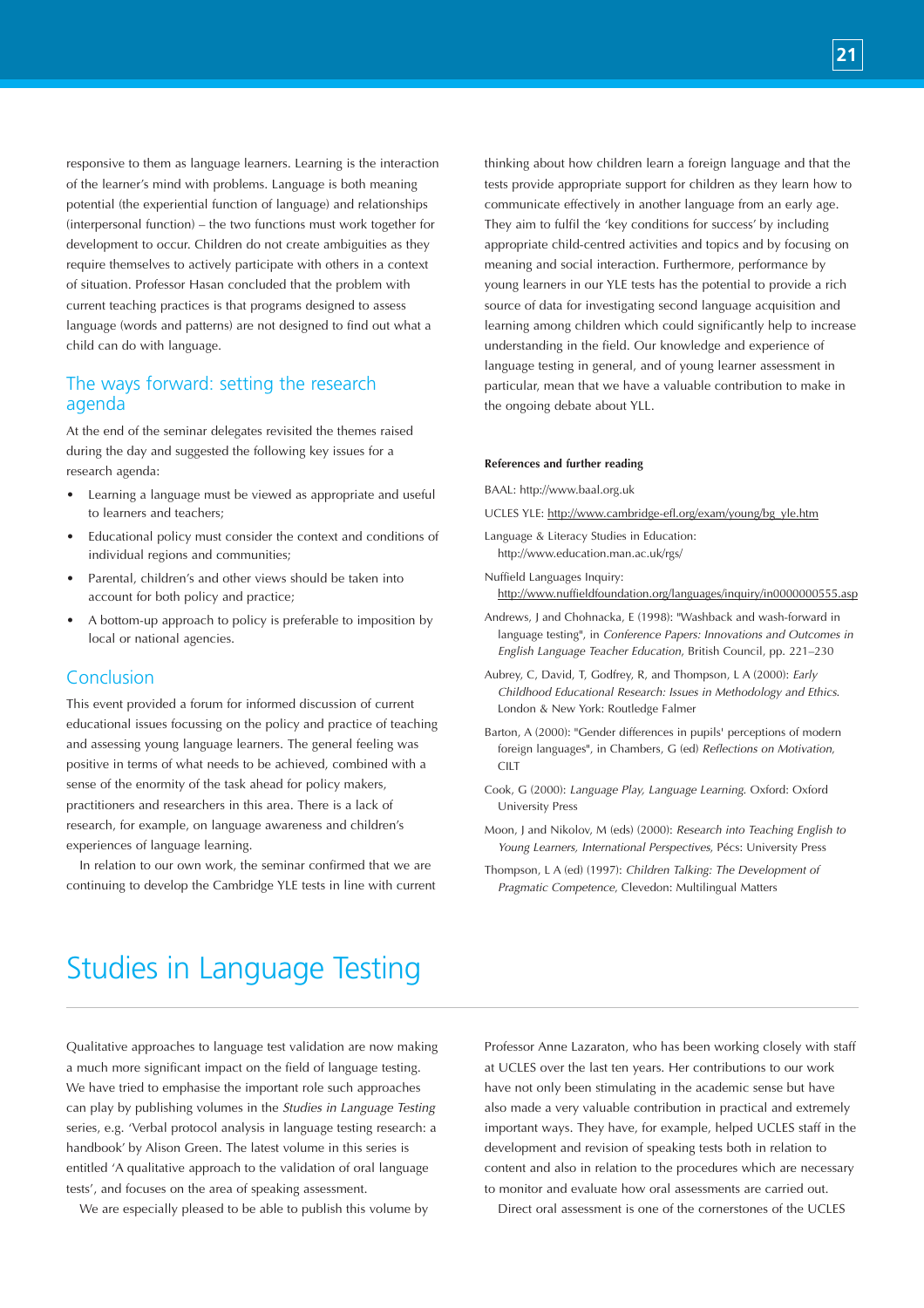approach to language testing. However, it is well known that direct assessment is fraught with difficulties. At UCLES we believe it is important that we work towards a better understanding of these difficulties and seek to manage and control them in the most effective way. The Performance Testing Unit, part of the Research and Validation Group within the UCLES EFL Division, is specifically charged with conducting research and co-ordinating the research of others to further our capability to carry out direct assessment in speaking and writing as effectively as possible. The task is on-going but we can see clearly how the quality of our assessments has improved over the years and continues to do so.

Professor Lazaraton's research related to Cambridge EFL examinations has engaged with a number of assessments and has built on work conducted by the UCLES EFL Division. Between 1990 and 1992 she worked closely with the UCLES team on the Cambridge Assessment of Spoken English (CASE). This assessment was developed largely as a research vehicle and Professor Lazaraton's work focused on using a qualitative discourse analytic approach to further understanding of the speaking test process with particular reference to the role of the examiner. The work subsequently contributed significantly to the development of monitoring procedures for a wide range of Cambridge examinations.

The work on CASE was followed by work on the Certificate in Advanced English (CAE), situated at Level 4 in the Cambridge/ALTE level system. This research was intended to evaluate interlocutor adherence to the CAE *interlocutor frame* and to analyse

interlocutor speech behaviour, which led to the development of the CAE Examiner evaluation template. Professor Lazaraton then conducted similar work in relation to the Key English Test (KET) at Level 1 in the Cambridge/ALTE level system and comparative research across the two levels.

Professor Lazaraton also carried out a number of studies focusing on *candidate* behaviour, as opposed to examiner behaviour, in speaking tests. This work focused on CAE, the First Certificate in English (FCE) and the International English Language Testing System (IELTS). The work on candidate behaviour started with a CAE study and was followed by one on FCE, the most widely taken UCLES EFL examination. Professor Lazaraton investigated the relationship between the task features in the four parts of the FCE Speaking Test and candidate output in terms of speech production. In 1997 Professor Lazaraton was asked to work on IELTS again with particular reference to candidate language. This work made a valuable contribution to the revision of the IELTS Speaking Test, introduced in July 2001.

Anne Lazaraton has always understood the tensions that exist between researching issues in language testing and delivering reliable and valid language tests. While situated firmly at the research end of the language testing cline, her energy, enthusiasm and openness have meant that she has been able to share with us what she has to offer, which in our view is of enormous value. Her work emphasises the value of building research into the on-going validation and improvement of language testing tools and procedures, leading to assessments of ever-improving quality.

# Announcement of the winner of the IELTS MA Dissertation Award 2001

As part of the tenth anniversary of IELTS in 1999, the IELTS partners – UCLES, The British Council, and IDP Education Australia – agreed to sponsor an annual award of £1000 for the MA dissertation in English which makes the most significant contribution to the field of language testing. In its inaugural year the award went to joint winners in Australia and Canada. In 2001 the award went to a Korean student studying at the University of California, Los Angeles (UCLA).

For the award in 2001, submissions were accepted for dissertations completed in 2000. The IELTS Research Committee, which comprises members from the three partner organisations, met in October 2001 to review the shortlisted submissions. The Committee was extremely impressed at the high standard of all the shortlisted dissertations which, it was believed, reflected well on their authors and on the universities where they studied. The research topics were varied and included the four macro-skills of listening, speaking, reading and writing, as well as interpretation of test results. It was agreed that the candidates and their work are indicative of the considerable worldwide interest in language testing. All the dissertations merit a wider audience and the findings are publishable.

After careful consideration, the Committee decided to announce one winner : Sang Keun Shin – *An Exploratory Study of the Construct Validity of Timed Essay Tests.*

In addition, it was felt that two other dissertation authors should be mentioned for the quality of their contributions: Eleftheria Nteliou – *UCLES 'Main Suite' Speaking Tests: Describing the Testtakers' Language Output in terms of CALS Checklist of Operations at KET and FCE Levels* (Reading University, England) and Nick Boddy – *The Effect of Individual Interpretation of the Elicitation Phase of the IELTS Speaking Test on its Reliability* (Macquarie University, Australia).

The Committee considered the winning dissertation by Sang Keun Shin to be an excellent example of applied linguistics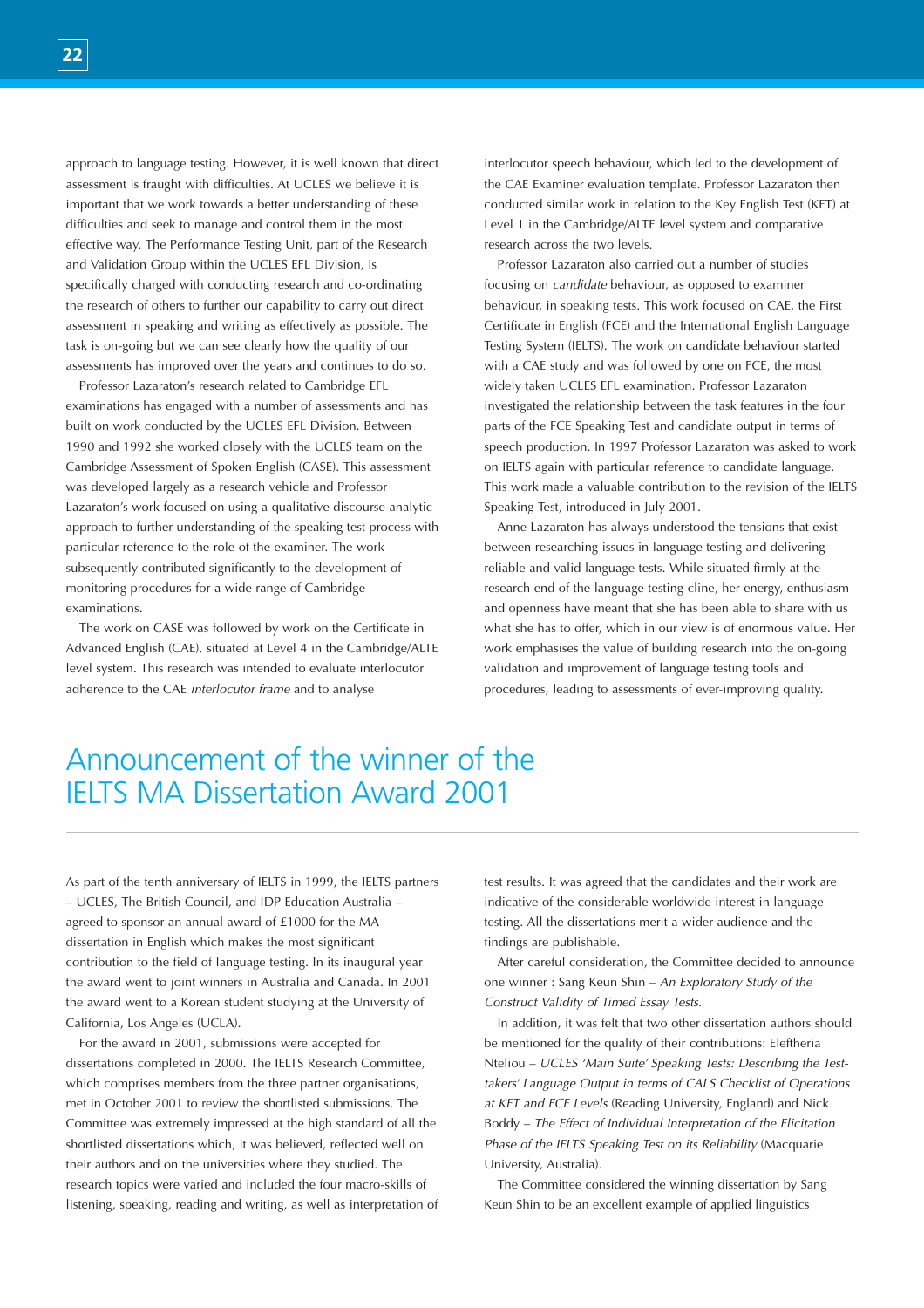research within the language testing domain. This dissertation reported on an exploratory study examining the construct validity of timed essay tests by comparing the composing processes of L2 writers in test and non-test situations. Following a case study approach, Sang Keun Shin controlled for cultural differences by limiting the study to Korean subjects. While the researcher investigated the writing process of the subjects in authentic, non-timed situations, the timed-test situations were simulated. The findings are important and have a direct bearing on test design.

The dissertation was extremely well-crafted in all respects. The research rationale was clearly stated and justified and the research questions, presented as objectives, were coherent, well organised and highly perceptive. The study was well-situated within the body of research literature, the review of which was both thorough and well-argued. The methodology was imaginative, appropriate and clearly explained. Moreover, the research design demonstrated a good control of variables and a clear understanding of design limitations. The findings and their interpretations were presented as thoughtful, practical and well-reasoned conclusions.

The Committee believed that the study constituted a significant contribution to an understanding of the differences and similarities between the processes L2 learners use when composing academic

course papers and writing for 'sit-down' timed writing essays; it also has relevance for an understanding of the key issues relating to construct validation.

**23**

The abstract from the award-winning dissertation is presented below :

#### *Sang Keun Shin : An Exploratory Study of the Construct Validity of Timed Essay Tests*

*This exploratory study examined the construct validity of timed essay tests by comparing the composing processes of L2 writers in test and non-test situations. Five second language writers who were native speakers of Korean participated in the study. They retrospected their drafted composing processes in which they engaged when producing their papers for their courses. They were also asked to write timed impromptu essays on an assigned topic and then to recall their composing processes they went through.*

*The results of this study indicated that the composing processes in test and non-test situations are different, thus supporting claims that essay tests may not elicit samples of writing which truly represent test takers' writing ability because writing done in such a controlled context implies a composing process that is radically different from the test takers' normal writing processes.*

# IELTS MA Dissertation Award 2002

For 2002, the entry procedures and timetable for the award are given below:

#### **Submission and evaluation procedures**

The full dissertation abstract, accompanied by both the Introduction and Method chapters together with a reference from your supervisor, should be submitted to: Dr Lynda Taylor / Stuart Shaw EFL Division University of Cambridge Local Examinations Syndicate 1 Hills Road Cambridge CB1 2EU United Kingdom

- The IELTS Research Committee, which comprises members of the three partner organisations, will review the submissions and shortlist potential award winners.
- For all shortlisted dissertations a full copy of the dissertation will be requested and a further reference may be sought.
- Shortlisted dissertations will be reviewed and evaluated by the IELTS Research Committee according to the following criteria: – Rationale for the research
	- Contextualisation within the literature
- Feasibility of outcomes
- Design of research question(s)
- Choice and use of methodology
- Interpretation and conclusions
- Quality of presentation
- Use of references
- Contribution to the field
- Potential for future publication
- The Committee's decision is final.

#### **Timetable**

The following timetable will apply in 2002 :

**1 June** Deadline for submission of dissertation extracts and references to UCLES

**1 August** Deadline for submission of full copies of shortlisted dissertations (and further references if required)

**October/November** Meeting of IELTS Research Committee

**November/December** Announcement of award

Details of the application process for the IELTS MA Dissertation Award 2002 can also be found on the IELTS website – www.ielts.org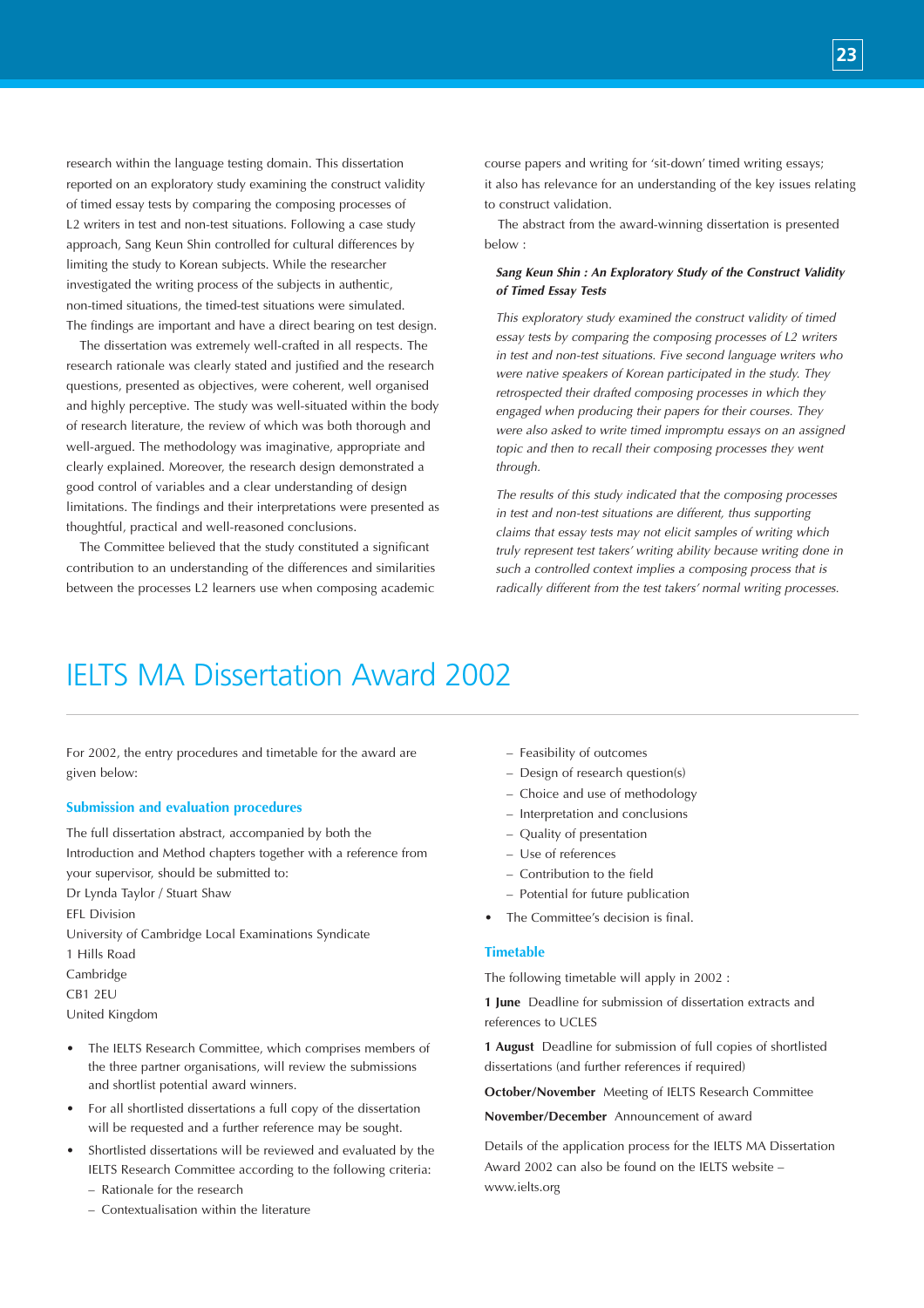| <b>Reader Questionnaire</b>                                                                                                                                                                                                                                                                                                                                                                                                                                                                                                              | Have colleagues been interested in RN?                                                                             |
|------------------------------------------------------------------------------------------------------------------------------------------------------------------------------------------------------------------------------------------------------------------------------------------------------------------------------------------------------------------------------------------------------------------------------------------------------------------------------------------------------------------------------------------|--------------------------------------------------------------------------------------------------------------------|
|                                                                                                                                                                                                                                                                                                                                                                                                                                                                                                                                          | Yes / No                                                                                                           |
| Research Notes has reached its seventh edition since its first issue<br>in March 2000. It has an increasing readership throughout the                                                                                                                                                                                                                                                                                                                                                                                                    | How many people have shared this copy?                                                                             |
| world of teachers, administrators and other language testing<br>professionals.                                                                                                                                                                                                                                                                                                                                                                                                                                                           | $2 - 5$<br>6 or more<br>none                                                                                       |
| UCLES EFL is interested in your views about the content and<br>approach of Research Notes. Please take the time to complete and<br>return this short questionnaire about your background, interest in<br>and opinion of Research Notes. Your response will help to inform<br>the future development of this publication and will provide UCLES<br>EFL with a clearer picture of the needs and interests of its<br>audience. This questionnaire can also be found on Research<br>Notes website at: http://www.cambridge-efl.org/rs_notes/ | In what ways have you found Research Notes interesting or<br>informative?<br>How do you find the spread of topics? |
| Please send your response to UCLES EFL by the end of May 2002.<br>A summary of responses to this questionnaire will be included in<br>Issue 9 of Research Notes, to be published in August 2002.                                                                                                                                                                                                                                                                                                                                         | Inadequate<br>Adequate<br>$\Box$ More than adequate                                                                |
| Fax the completed questionnaire to +44 1223 460278<br>or send the completed questionnaire to:<br>RN7 Questionnaire<br>EFL Information<br>University of Cambridge Local Examinations Syndicate                                                                                                                                                                                                                                                                                                                                            | What topics would you like to see covered in future issues?                                                        |
| 1 Hills Road<br>Cambridge<br>CB1 2EU                                                                                                                                                                                                                                                                                                                                                                                                                                                                                                     | Do you prefer a mixture of topics or a theme for each issue?<br>themed issue<br>mixture                            |
| United Kingdom                                                                                                                                                                                                                                                                                                                                                                                                                                                                                                                           | Have you accessed further information from UCLES after<br>reading RN?<br>No<br>Yes                                 |
| What is your main occupation?                                                                                                                                                                                                                                                                                                                                                                                                                                                                                                            | How did you obtain further information?                                                                            |
| Researcher<br>Teacher<br>Lecturer<br>Administrator<br>Other – please specify                                                                                                                                                                                                                                                                                                                                                                                                                                                             | phoning<br>website<br>writing<br>email                                                                             |
|                                                                                                                                                                                                                                                                                                                                                                                                                                                                                                                                          | other - please specify                                                                                             |
| How many issues of RN have you read?                                                                                                                                                                                                                                                                                                                                                                                                                                                                                                     |                                                                                                                    |
| this is my first one $\Box$ 1-2<br>$3 - 4$<br>$5 - 6$                                                                                                                                                                                                                                                                                                                                                                                                                                                                                    |                                                                                                                    |
| How did you find out about RN?                                                                                                                                                                                                                                                                                                                                                                                                                                                                                                           | Did you receive sufficient information to answer your query?                                                       |
| Direct mailing to a centre/school/institution/other                                                                                                                                                                                                                                                                                                                                                                                                                                                                                      | Yes<br>No                                                                                                          |
| Website                                                                                                                                                                                                                                                                                                                                                                                                                                                                                                                                  | Any other comments on Research Notes.                                                                              |
| Word-of-mouth                                                                                                                                                                                                                                                                                                                                                                                                                                                                                                                            |                                                                                                                    |
| Conference/promotional presentation                                                                                                                                                                                                                                                                                                                                                                                                                                                                                                      |                                                                                                                    |
| Other - please specify                                                                                                                                                                                                                                                                                                                                                                                                                                                                                                                   |                                                                                                                    |
|                                                                                                                                                                                                                                                                                                                                                                                                                                                                                                                                          | Thank you for your time.                                                                                           |

. . . . . . . . . . . . . . . . . . . . . . . . . . . . . . . . . . . . . . . . . . . . . . . . . . . . . . . . . . . . . . . . . . . .